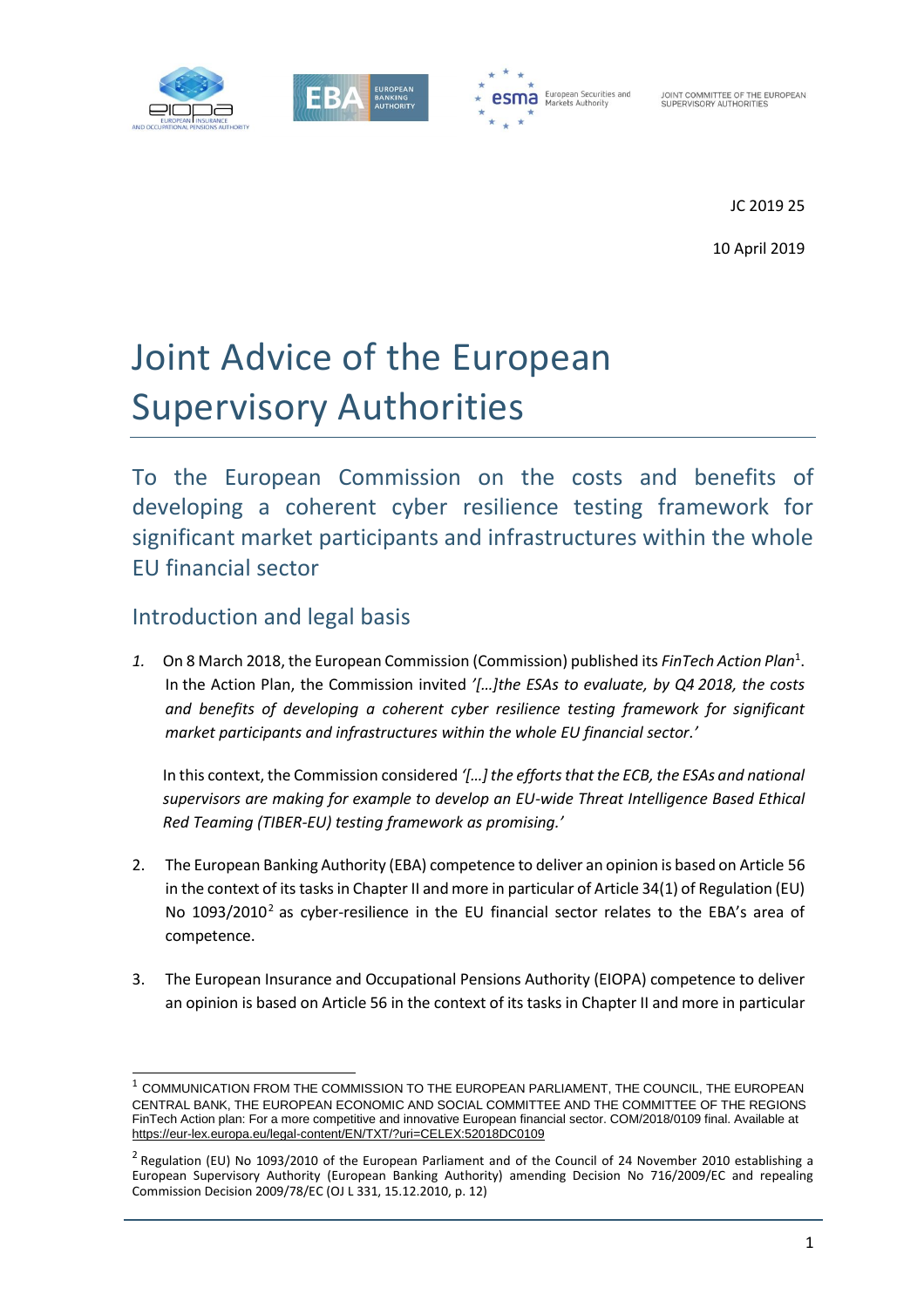

1





of Article 34(1) of Regulation (EU) No 1094/2010<sup>3</sup> as cyber-resilience in the EU financial sector relates to the EIOPA's area of competence.

4. The European Securities and Markets Authority (ESMA) competence to deliver an opinion is based on Article 56 in the context of its tasks in Chapter II and more in particular of Article 34(1) of Regulation (EU) No  $1095/2010^4$  as cyber-resilience in the EU financial sector relates to the ESMA's area of competence.

## General comments and proposals

- 5. As noted in the *FinTech Action Plan*, the cross-border nature of cyber threats requires a high degree of alignment of national regulatory and supervisory requirements and expectations. As the financial sector becomes increasingly dependent on digital technologies, ensuring its resilience while tackling ever-growing cyber threats is becoming an important concern of the Commission. Cybersecurity risks undermine confidence and represent a threat to the stability of the EU financial system.
- 6. The Commission has also noted the emergence of different regulatory mandated or sponsored cyber resilience testing frameworks. These efforts require facilitation, synchronisation and cooperation, in order to avoid increased risks, costs, duplication of work and additional burden for financial market participants and infrastructures within the EU financial sector.
- 7. The three ESAs welcome the opportunity to provide the Commission with advice on the 'costs and benefits of developing a coherent cyber resilience-testing framework for significant market participants and infrastructures within the whole EU financial sector'.
- 8. The ESAs believe that cooperation between the relevant stakeholders based on a coherent cyber resilience-testing framework for significant market participants can support good and consistent risk management across the financial sector in relation to cyber security. This should in turn help ensure effective delivery of financial services across the EU while supporting consumer and market trust.
- 9. The ESAs are delivering the advice on a coherent cyber resilience framework through their Joint Committee, reflecting the fact that many aspects of cybersecurity are cross-sectoral.
- 10. The Boards of Supervisors of the three ESAs have adopted this Joint Advice on the basis of their respective rules of procedure. All three ESAs jointly conducted an analysis and agree on the main policy recommendations. However, the details of the application of a coherent

<sup>&</sup>lt;sup>3</sup> Regulation (EU) No 1094/2010 of the European Parliament and of the Council of 24 November 2010 establishing a European Supervisory Authority (European Insurance and Occupational Pensions Authority) amending Decision No 716/2009/EC and repealing Commission Decision 2009/79/EC (OJ L 331, 15.12.2010, p. 48)

<sup>&</sup>lt;sup>4</sup> Regulation (EU) No 1095/2010 of the European Parliament and of the Council of 24 November 2010 establishing a European Supervisory Authority (European Securities and Markets Authority) amending Decision No 716/2009/EC and repealing Commission Decision 2009/77/EC (OJ L 331, 15.12.2010, p. 84)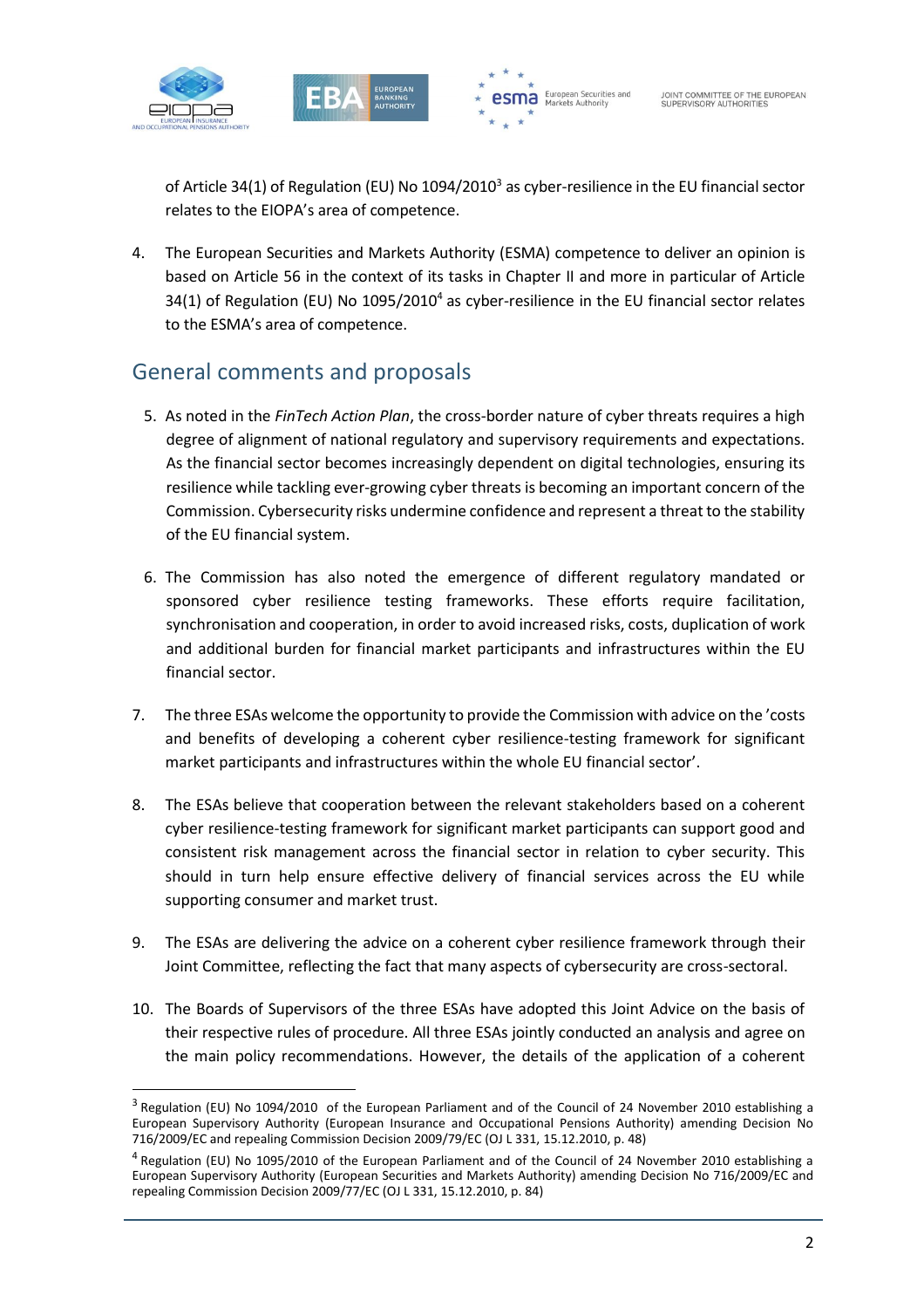

1



**esma** European Securities and

cyber resilience testing framework may vary both between and within sectors, depending on i) the cyber security maturity level of the market participants, ii) the systemic importance of the specific sectors, iii) the criticality of the service provided by the market participants and infrastructures, and/or iv) the national cybersecurity strategies for certain critical relevant entity<sup>5</sup> and infrastructures.

- 11.The ESAs understand that cyber resilience testing covers a wide variety of tools and actions, ranging from a basic level of security testing to threat intelligence led penetration testing (TLPT) where relevant entities are cyber mature enough to carry out such tests. This needs to be done by all relevant entities in such a way that is proportionate to and takes into account the relevant entities' size, their internal organisation, the nature, scope, complexity and riskiness of the services and products that the relevant entities provide or intend to provide.
- 12. For example, the draft EBA Guidelines on ICT and security risk management<sup>6</sup> specify that relevant entities should perform a variety of different information security reviews, assessments and testing, so as to ensure effective identification of vulnerabilities in its ICT systems and ICT services. Specifically, relevant entities may perform a gap analysis against information security standards, compliance reviews, internal and external audits of the information systems, or physical security reviews. Furthermore, the relevant entities should foster source code reviews, penetration tests, or red team exercises. Relevant entities should establish and implement an information security testing framework that validates the robustness and effectiveness of the information security measures and ensure that this framework considers new threats and vulnerabilities, identified through threat monitoring and the ICT risk assessment process.
- 13.The ESAs acknowledge that the fundamentals of cyber resilience testing needs to be done at relevant entity level. However, the most advanced type of testing – threat led penetration testing – could benefit from EU-wide coordination<sup>7</sup>. Coordination at relevant entity, grouplevel or country level could also be envisaged. The joint ESAs Advice, however, does not cover all types of security testing, but discusses only threat led penetration testing.
- 14. Furthermore, as a number of EU Member States have implemented or are currently implementing frameworks for cyber resilience testing<sup>8</sup>, the establishment of a common set of guidance for such tests is necessary to ensure coherent application and the mutual acceptance of the results of these frameworks. This guidance would also create a level-playing field on cyber resilience for regulated entities and infrastructures within the EU.

<sup>&</sup>lt;sup>5</sup> For the purposes of this Opinion, references to 'relevant entities' include 'financial institutions' within the meaning of Article 4(1) of the EBA Regulation and insurance and reinsurance undertakings addressed by the EIOPA Regulation as well as 'financial market participants' within the meaning of Article 4(1) of the ESMA Regulation.

<sup>6</sup> Guidelines on ICT and security risk management, https://eba.europa.eu/regulation-and-policy/internalgovernance/guidelines-on-ict-and-security-risk-management

 $7$  However, this coordination is not a goal as such, but can be seen as an ambition in the long run.

<sup>8</sup> Many of those are based on national implementations of a voluntary, sector agnostic TIBER-EU framework that allow mutual recognition and, if agreed by all relevant stakeholders, could be used as an option for a coherent cyber resilience testing framework for significant market participant and infrastructures across the EU.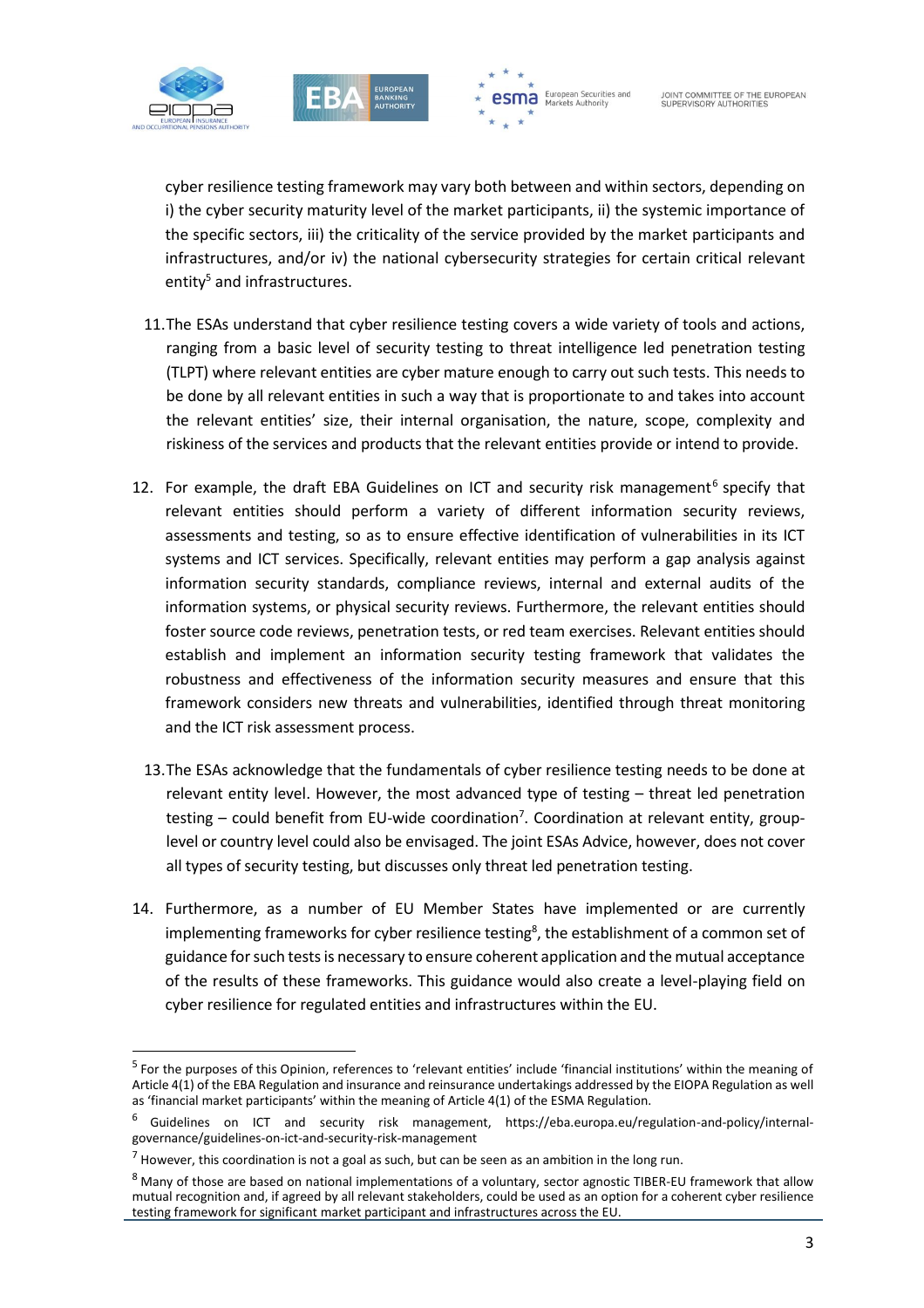





- 15. A coherent framework could also facilitate knowledge exchange at the EU level to share the lessons learned and high level relevant entity specific findings of tests performed at all levels, even those performed by the regulated entities themselves without authority's involvement. To avoid information leaks, no relevant entity-specific information would be exchanged in relation to the testing exercise. Taking into account potential sensitivities related to information exchange, information shared would be limited, for example, to exchanging lessons learned, best practices, and high-level aggregated findings. No database containing relevant entity-specific data would be established to avoid a single point of failure. Further details on how this knowledge exchange could be facilitated, will have to be specified during the next practical implementation phase.
- 16. Following the analysis conducted, the ESAs, in principle, see the benefits of a coherent cyber resilience testing framework across the EU financial sector. This could help to increase financial sector resilience by increasing awareness of cyber related risks and facilitate knowledge exchange in order to develop cyber resilience capabilities.
- 17. However, at present there are significant differences across and within financial sectors in terms of cyber maturity. The ESAs therefore believe that it would be premature to pursue a specific cyber resilience testing framework at this stage. The ESAs consider that a multi-staged approach to building a coherent cyber resilience testing framework would be the most appropriate.
- 18. The ESAs acknowledge the need to ensure proportionate application of cyber resilience testing requirements. However, it is important to emphasise that cyber resilience measures should be proportionate not only to the type, size or financial profile of a relevant entity, but also to the risks they are exposed to and the systems and services that need to be protected and maintained. For example, the presence of online services may require certain security standards to be in place regardless of the size of the relevant entity, therefore the main focus should be on service criticality and systemic importance of a relevant entity, but not on its size. Some small relevant entities might be so critical that they would be deemed subject to the TLPT testing. Hence, at times criticality might have to prevail over proportionality.
- 19.This advice sets out immediate short-term objectives and suggests a long-term aim, without providing technical details of practical implementation steps. More work is needed by the ESAs together with other authorities and experts to address specific practical and policy implementation questions. Such questions could include, for example: i) what should be the roles of relevant authorities and experts involved (e.g. Competent Authorities (CAs), Financial Stability Authorities, ESAs, ECB, ENISA, ESRB); ii) what should be the scope and definition of 'significant' market participants and infrastructures?; iii) are there any legal obstacles for conducting TLPT tests, e.g. to monitor employees or attempt to penetrate IT systems?; iv) legal liability aspects; v) the possibility of establishing a certification regime for testing providers and / or threat intelligence providers; vi) agreement on what specific information could be exchanged with relevant stakeholders to facilitate knowledge and skills development; vii) any potential implementation issues for cross-border relevant entities.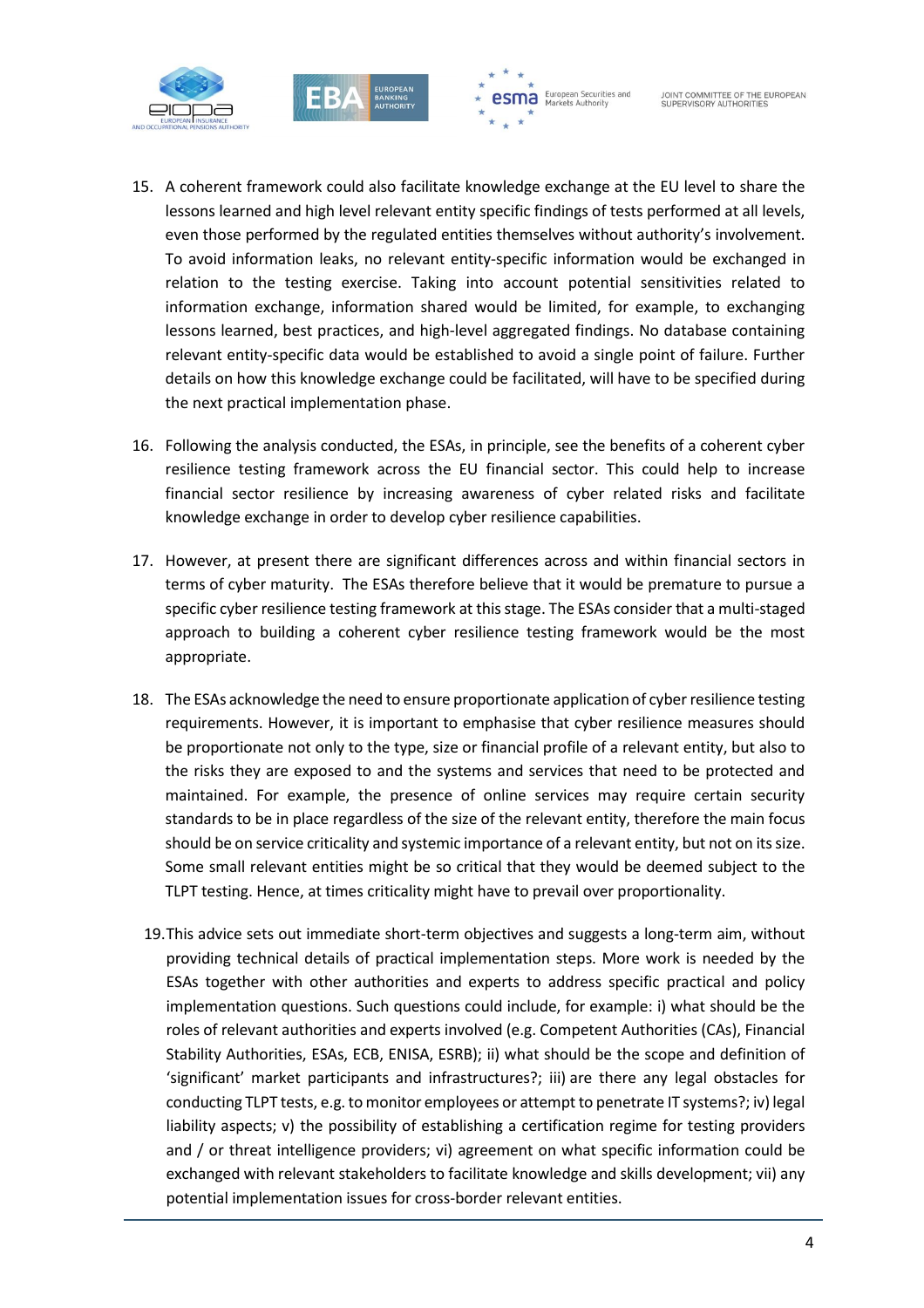





20. The ESAs note that a number of complex and technical design choices need to be made when implementing a coherent testing framework (e.g. the roles and responsibilities of the involved authorities, the scope of the framework, use it from financial stability or prudential supervision perspective, etc.). These detailed implementation issues are beyond the scope of the Commission's request in the FinTech Action Plan, which instead focuses on analysis of costs and benefits. Consequently, this joint Advice does not discuss such matters further.

## Specific comments / proposals

- 21. In line with the Commission's request to provide advice on a coherent cyber resilience testing framework for significant market participants and infrastructures, the ESAs propose the following short and long term objectives:
	- (i) In the short term:
		- that the ESAs, CAs and regulated entities focus on achieving a cyber-resilience baseline across the sectors in proportion to the needs and characteristics of relevant entities. In comparison with the banking sector, the insurance sector currently has less detailed regulatory requirements in the field of cyber security. In addition, the insurance sector is less homogenous size wise. Hence the cyber security maturity within the insurance sector is very diverse, with many of the main players having a higher maturity level. Therefore EIOPA will, before long, promote pilot discussions on cyber resilience testing in the colleges of supervisors of the more cyber mature insurance groups. Securities markets also involve a range of different entities, which may have differing security needs and encounter different levels of cybersecurity risk. ESMA has undertaken detailed work such as holding supervisory questionnaire exercises to identify and mitigate, on a consistent basis, cybersecurity risks facing Central Counterparties, Trade Repositories and Credit Ratings Agencies. The EBA has already developed (draft) Guidelines on ICT and security risk management for relevant entities under its remit, which set out requirement for ICT security testing, including cyber security testing. The ESAs consider that supervisory convergence initiatives such as the aforementioned guidelines will support, guide and steer regulated entities in the process of gaining cyber maturity.
		- that the Commission considers facilitating the establishment by the ESAs and other relevant authorities and experts (e.g. CAs, Financial Stability Authorities, ENISA, ECB, ESRB or others) of an EU wide coherent cyber-resilience testing framework, on a voluntary basis, focusing on TLPT by taking into account existing initiatives. The ESAs believe that this issue should be examined without a preference as to the specific testing framework at this stage.

When establishing a coherent cyber-resilience testing framework it is important not to duplicate any existing frameworks, but to focus on practical implementation aspects. It is also important that proportionality and a risk based approach are applied, and that the exercises take into account the specific cyber risk profile of the relevant entities tested. Such a framework might facilitate high-level knowledge exchange from voluntary exercises run on selected relevant entities, taking confidentiality and legal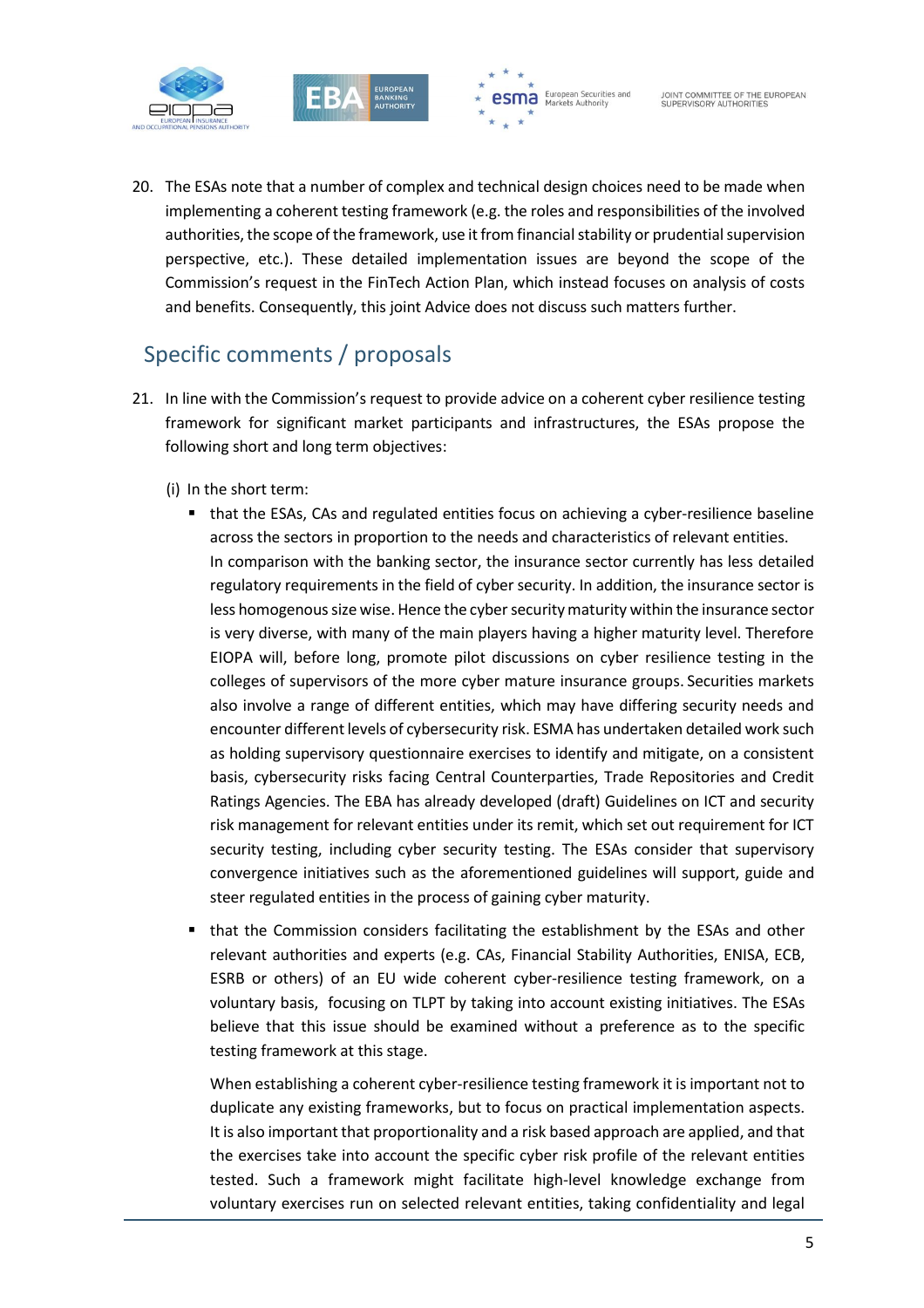





concerns into account.

(ii) In the long term, when the necessary coherent cyber resilience testing framework is agreed, specific practical and policy implementation questions are addressed, and a sufficient cyber 'maturity level'<sup>9</sup> is developed across identified relevant entities, that the Commission considers the possibility for cyber resilience testing exercises to be coordinated by the ESAs and / or other relevant authorities and managed by involved authorities for the identified most systemic, critical and significant relevant entities.

Under this proposal, the ESAs, together with other relevant authorities and experts, would define principles for the expected assurance levels and the accepted sources of assurance, taking into account the particularities of each sector. This would be an important step towards building resilience and strengthening financial stability of the whole EU financial sector.

### Ensuring a clear mandate

- 22. Against this backdrop, the ESAs advise the Commission, in order to facilitate the implementation of the above proposals:
	- (i) that an explicit legal basis is set out for the development and implementation of a coherent cyber resilience testing framework across the sectors under the remit of all three ESAs in the EU. This would constitute the starting point for the ESAs and other relevant authorities and experts (e.g. CAs, Financial Stability Authorities, ENISA, ECB, ESRB or others) to develop and implement a proportionate coherent cyber resilience testing framework for significant market participants and infrastructures within the whole EU financial sector; and
	- (ii) that the ESAs together with other relevant authorities are given an explicit mandate to develop sector-specific guidance on specific practical and policy implementation questions how a coherent cyber resilience testing framework should be implemented.
- 23. The detailed analysis of the points made above are set out in the appended report.

This opinion will be published on the ESAs websites.

1

<sup>&</sup>lt;sup>9</sup> 'Cyber maturity', for example, could be defined in line with the Article 52 of the Proposal for a Regulation of the European Parliament and of the Council on ENISA, the 'EU Cybersecurity Agency', and repealing Regulation (EU) 526/2013, and on Information and Communication Technology cybersecurity certification (''Cybersecurity Act'').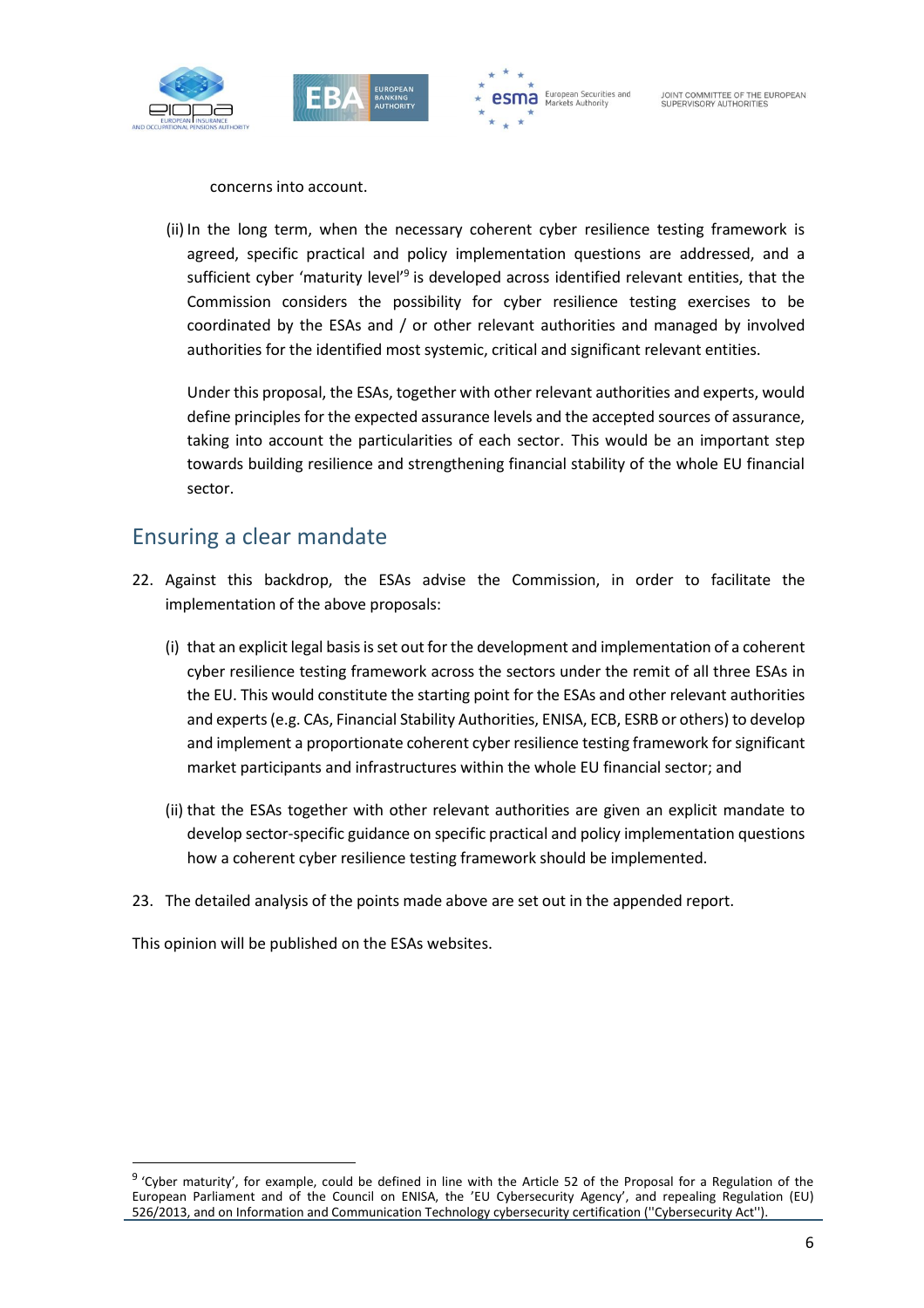



## Annex

## Joint ESAs report on the costs and benefits of developing a coherent cyber resilience testing framework for significant market participants and infrastructures within the whole EU financial sector

# **Contents**

| 1. What is cyber resilience                                                         | 8  |
|-------------------------------------------------------------------------------------|----|
| Definitions<br>1.1                                                                  | 8  |
| Threat led penetration testing<br>1.2                                               | 8  |
| What is a coherent cyber resilience testing framework?<br>1.3                       | 10 |
| 2. Overview of current landscape of cyber resilience assurance                      | 11 |
| 3. Benefits, risks and costs of using a coherent cyber resilience testing framework | 15 |
| <b>Expected benefits</b><br>3.1                                                     | 15 |
| Potential risks<br>3.2                                                              | 17 |
| Costs of using a threat-led penetration testing framework (early evidence)<br>3.3   | 19 |
| 3.4<br>Conclusions of ESAs analysis                                                 | 21 |
| 4. Conclusions                                                                      | 22 |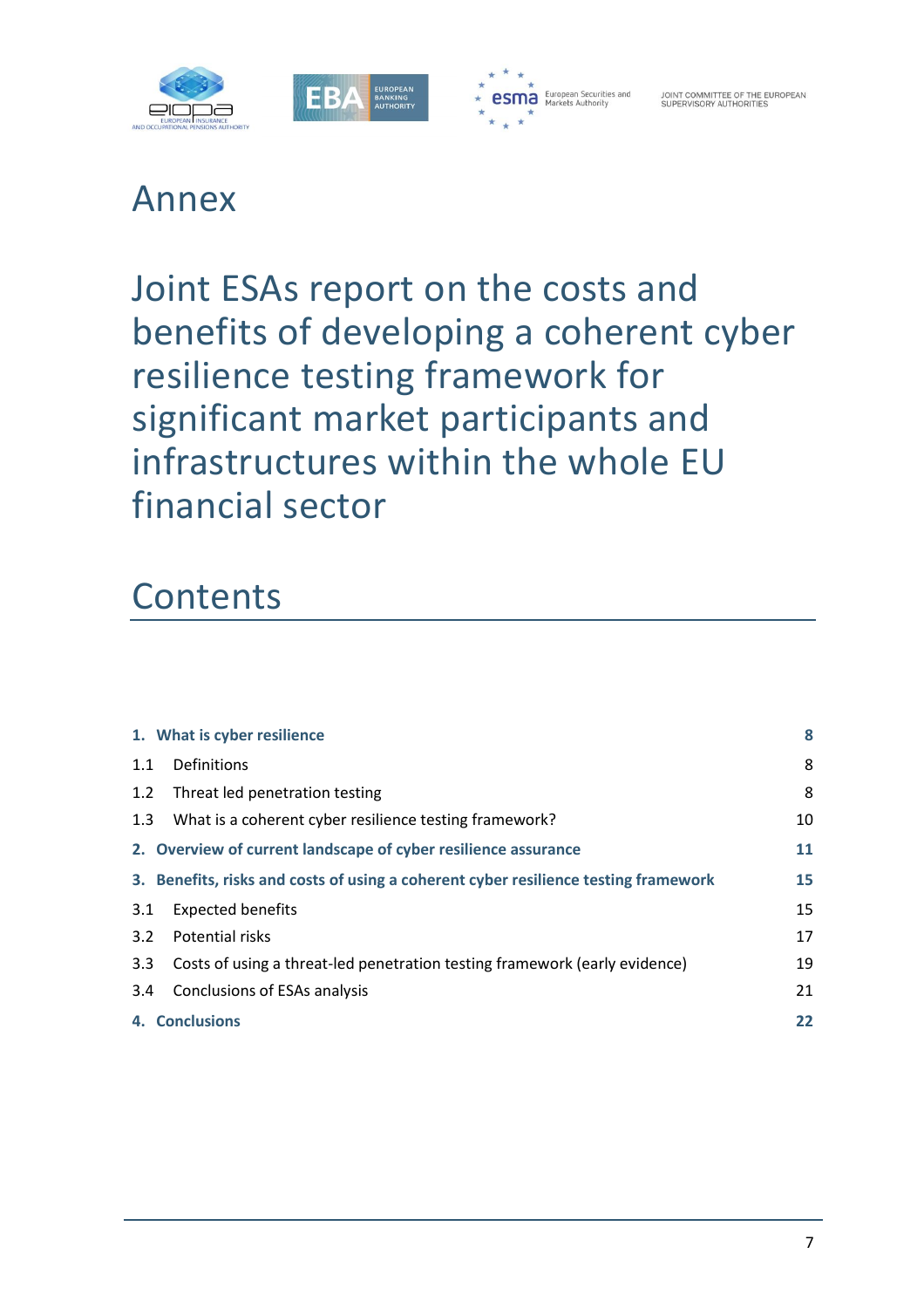



# 1. What is cyber resilience

## 1.1 Definitions

- 1. The FSB Cyber Lexicon<sup>10</sup> defines 'cyber resilience' as 'the ability of an organisation to continue to carry out its mission by anticipating and adapting to cyber threats and other relevant changes in the environment and by withstanding, containing and rapidly recovering from *cyber incidents*'.
- 2. In addition, a 'cyber incident' is 'a *cyber event* that:

i) jeopardizes the *cyber security* of an *information system* or the information the system processes, stores or transmits; or

ii) violates the security policies, security procedures or acceptable use policies, whether resulting from malicious activity or not'.

- 3. In order to be cyber resilient, a relevant entity needs to have adequate 'cybersecurity' arrangements. The FSB Cyber Lexicon defines cybersecurity as the 'preservation of *confidentiality*, *integrity* and *availability* of information and/or *information systems* through the cyber medium. In addition, other properties, such as *authenticity*, *accountability*, *nonrepudiation* and *reliability* can also be involved'. Cybersecurity requires security of an entity's people, processes and technology, as well as its customers and any third parties with which it interacts.
- 4. Based on the FSB definitions, the ESAs understand cyber resilience as protecting against malicious activities from any threat actor (internal or external), and it also includes ensuring that accidental breaches of security measures – like, for example, exposing confidential bank account holder information to the public – are avoided. It also includes the more widely known cyber threats<sup>11</sup> including: DDoS attacks, non-card payment fraud, CEO fraud and advanced persistent threats.

## 1.2 Threat led penetration testing

- 5. According to the FSB Cyber Lexicon, Threat-Led Penetration Testing (TLPT), also known as 'Red Team Testing' is 'a controlled attempt to compromise the cyber resilience of an entity by simulating the tactics, techniques and procedures of real-life threat actors. It is based on targeted threat intelligence and focuses on an entity's people, processes and technology, with minimal foreknowledge and impact on operations.<sup>'12</sup>
- 6. TLPT is immensely effective with respect to raising awareness on cyber resilience at a relevant

1

<sup>&</sup>lt;sup>10</sup> FSB Cyber Lexicon, 12 November 2018. Access[: http://www.fsb.org/2018/11/cyber-lexicon/.](http://www.fsb.org/2018/11/cyber-lexicon/) Note that definitions of terms *italic* are further explained.

<sup>&</sup>lt;sup>11</sup> ENISA Threat Landscape Report 2018: [https://www.enisa.europa.eu/publications/enisa-threat-landscape-report-](https://www.enisa.europa.eu/publications/enisa-threat-landscape-report-2018)[2018](https://www.enisa.europa.eu/publications/enisa-threat-landscape-report-2018)

<sup>&</sup>lt;sup>12</sup> FSB Cyber Lexicon, 12 November 2018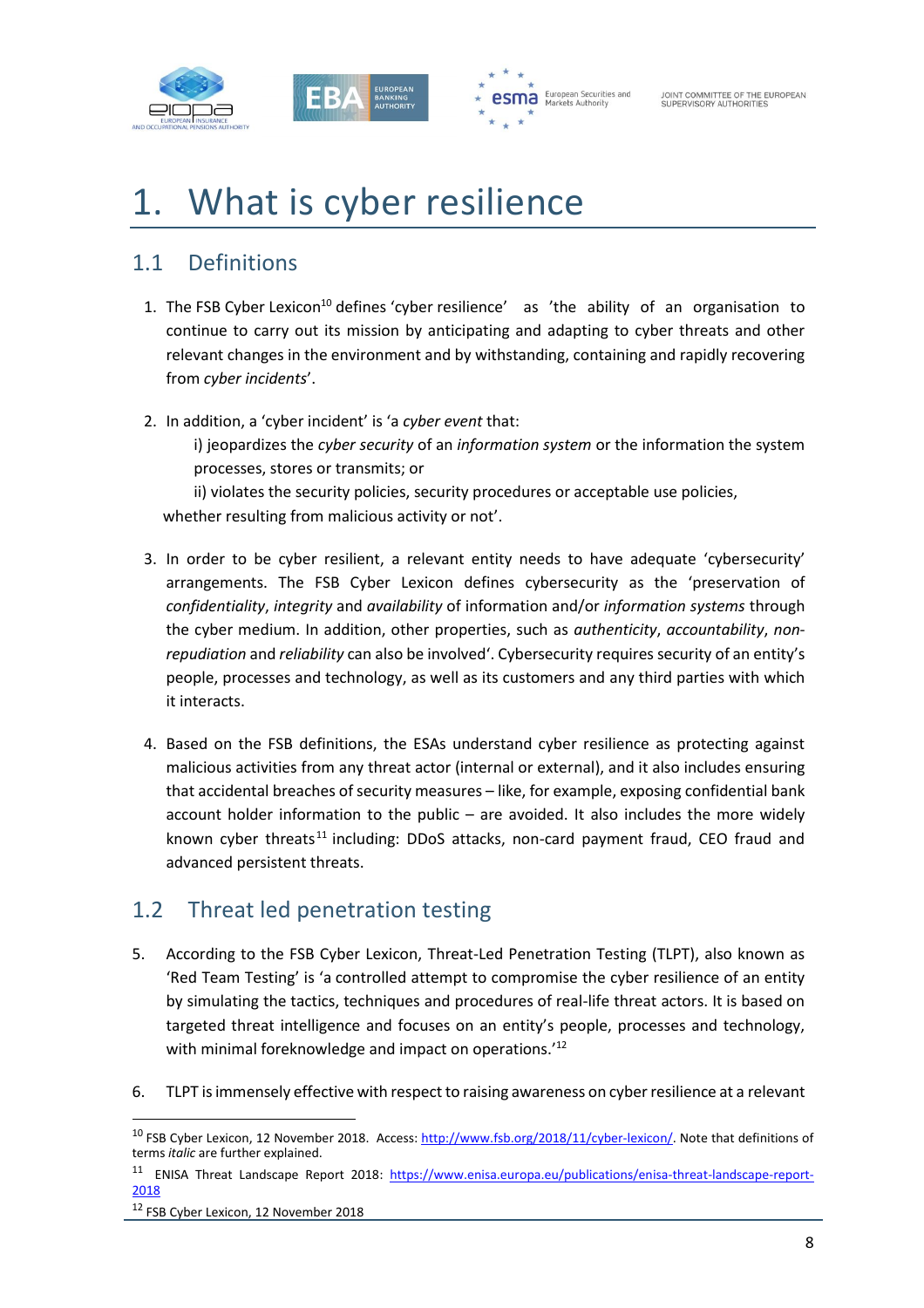



entity's board level. This is because TLPT often includes 'capture the flag' concepts that define an entity's individual most valuable assets. If the security of these assets can be compromised through TLPT, the possible consequences of not being sufficiently cyber resilient are made very visible and particular to relevant entities' senior management and board.

- 7. Nevertheless, in order to maximise the value of TLPT, a relevant entity needs to consider the following:
	- i) A TLPT is one of the tools in a broader toolkit which organisations can use if they wish to achieve cyber-resilience. Crisis management exercises, DDoS testing and compliance regarding the rules set out by regulators regarding cyber fundamentals (e.g. in the draft EBA Guidelines on ICT and security risk management) also need to be met.
	- ii) Successful TLPT exercises require a high level of threat intelligence and realistic scenarios accompanied by defined objectives;
	- iii) TLPT require substantial time and resources, thus a proportionate approach in implementation needs to be considered. However in practice, most of the resources are paid for by the entity. They pay for procuring the threat intelligence and red team providers, and the white team, coordinating all test activity. The authority needs to setup a team to oversee the tests, but this can be scaled up based on the amount of entities tested;
	- iv) TLPT is an advanced security-testing tool meant for mature organisations; organisations should first address their known vulnerabilities and weaknesses before engaging in a TLPT, otherwise TLPT only confirms what is already known and the appropriate maturity level for such a test might not be accomplished yet;
	- v) TLPT cannot be deemed sufficient if done in isolation, and should not replace other assurance approaches and processes.
- 8. A TLPT framework should use threat intelligence-based scenarios which mimic real-life cyber adversaries. This is important to gain a detailed view of the specific relevant entity's key threats and deliver controlled, bespoke, intelligence-led red team tests of relevant entity's critical live production systems. Such tests aim to emulate the tactics, techniques and procedures (TTPs) of real-life threat actors who are perceived as posing a genuine threat to a relevant entity and deliver a realistic simulation of potential attacks against its critical functions and underlying systems. An intelligence-led red team test involves the use of a variety of techniques, people with high skills and expertise, robust processes and sufficient technology.
- 9. An important element of the TLPT tests is the replay phase, where tested relevant entities can learn from the test by letting the blue team, who defends the entity, and the red team provider, who attacks the entity, go through the steps taken by both parties in the test. This will indicate what actions were taken by the 'attacker' and what alerts or actions this triggered on the defending side. This allows the relevant entity to directly learn from the test and improve its protection, detection and response capability.
- 10. A TLPT testing framework should address the necessity that the tests are carried out by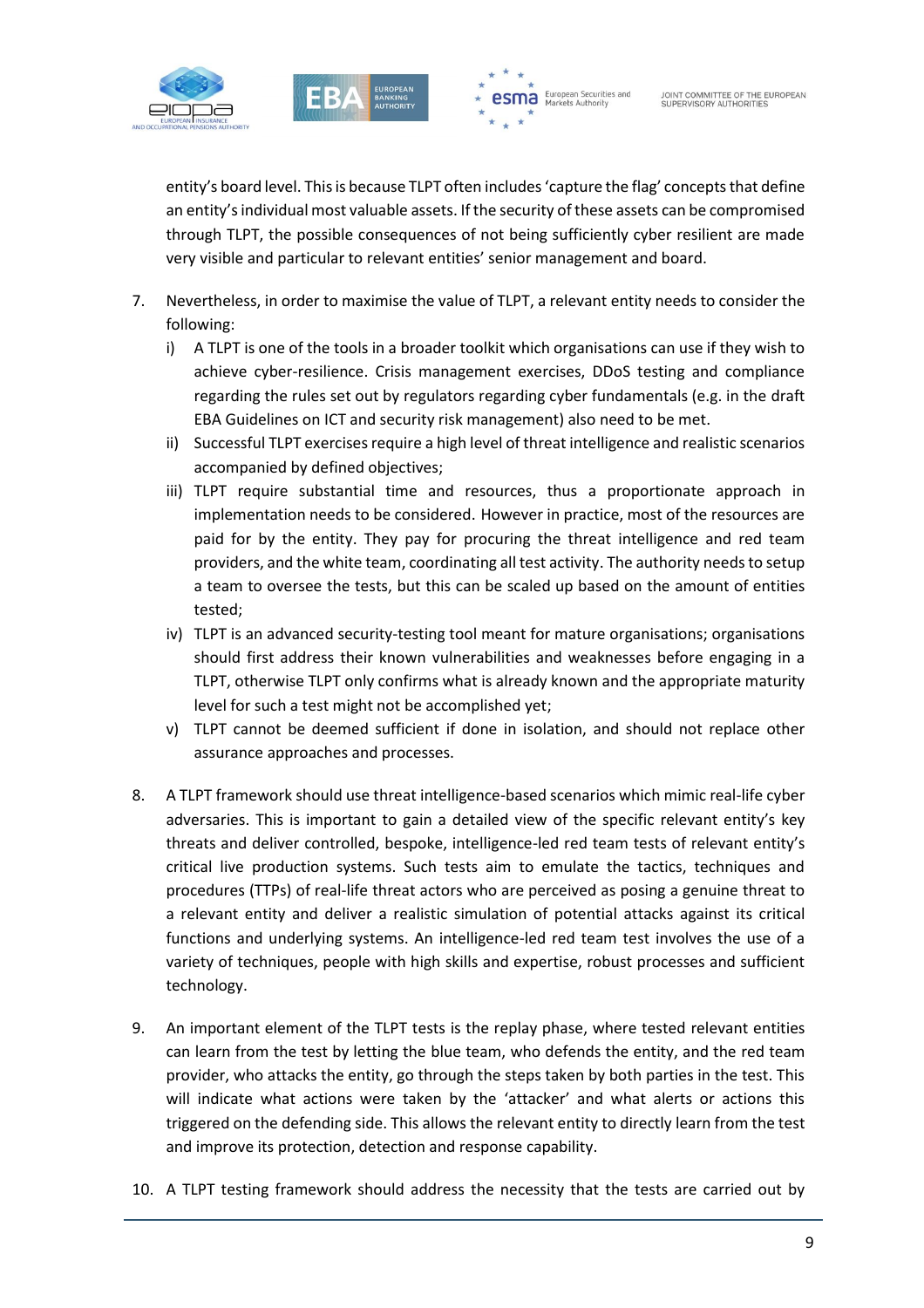

1





independent testers (red team) $<sup>13</sup>$  with sufficient knowledge, skills and expertise, and include</sup> tests adequate to reach the set goals. The tools and techniques used have to be appropriate for the test.

11. Given the inherent risks involved in such tests against live production systems (confidentiality, risk of disrupting operations of a relevant entity, third party liability, etc.), a strong risk management is required throughout the duration of the tests and thereafter. The steering team of the institute (white-team) has to be notified of the planned actions.

### 1.3 What is a coherent cyber resilience testing framework?

- 12. For the purposes of the subsequent analysis, the ESAs understand that a coherent cyber resilience testing framework is a coordinated threat led penetration testing framework in the EU. This understanding takes into account that the baseline measures for cyber resilience are set out in sector-specific guidance, which elaborate security testing requirements (e.g. in the draft EBA Guidelines on ICT and security risk management), and that a coherent framework for TLPT across the EU, including a cross-border coordination, is not yet agreed on and implemented by ESAs and other relevant authorities and experts (e.g. CAs, Financial Stability Authorities, ECB, ENISA, ESRB).
- 13. A coherent cyber resilience testing framework should adhere to a common set of principles, in order to facilitate mutual recognition of testing methodologies and their results.
- 14. As a TLPT framework is the most advanced tool for cyber resilience testing, it should be understood that to be 'coherent' it does not need to test for overall cyber resilience, but can only test certain aspects of it.
- 15. The joint ESAs Advice does not cover all cyber resilience aspects. For example, crisis management is not covered. Indeed, the Advice covers only one specific element of all security testing tools, namely threat led penetration testing. There are a number of tests, e.g. disaster recovery testing, that are conducted by relevant entities without the direct involvement of authorities. As a result, this advice cannot and does not cover the complete universe of security and resilience testing.
- 16. In addition, this Advice does not address practical implementation questions that will have to be specified by the ESAs together with other relevant authorities and experts (e.g. CAs, Financial Stability Authorities, ECB, ENISA, ESRB) to develop sector-specific guidance on how a coherent cyber resilience testing framework should be implemented. A few open questions (amongst others) relate to:
	- Scope of application and definition of a 'significant' relevant entities or infrastructures for the purposes of cyber resilience;

<sup>&</sup>lt;sup>13</sup> Regarding the insurance sector, consideration should be given to IAIS 'Application paper on supervision of insurer Cybersecurity' which states that a 'red team' may consist of insurance undertakings' own employees and / or outside experts who are in either case independent of the function being tested. In Solvency II, in relation to key functions, it is understood that own employees could be operationally independent.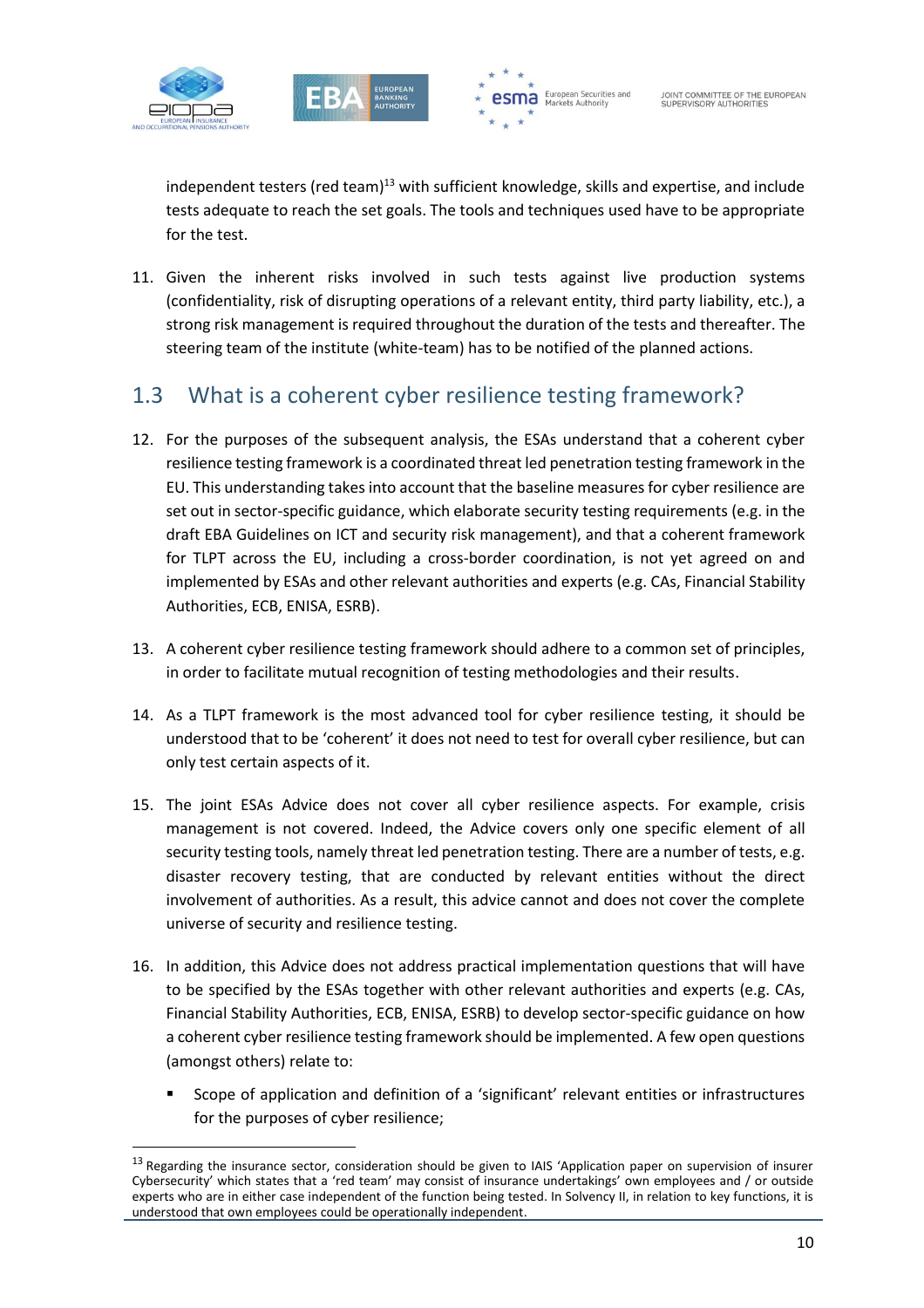



- **Determination of level of cyber maturity for entities to be subject to TLPT tests;**
- **Potential certification requirements for external testing providers and / or threat** intelligence providers to facilitate mutual reliance;
- Roles of authorities and experts involved (CAs, financial stability authorities, ESAs, ENISA, ECB, ESRB and/or others) including the scale and scope of coordination and implementation activities;
- **Voluntary or mandatory nature of the TLPT tests;**
- **Determination on how the results of tests could be used (e.g. as a catalyst to raise overall** cyber resilience in the financial sector and/or as a tool for prudential supervision);
- Any legal aspects of conducting TLPT tests, such as third party liability risk or confidentiality requirements.

# 2. Overview of current landscape of cyber resilience assurance

17. A number of national, EU level and global initiatives recognise the need for ICT security and focus on building cyber resilience.

#### **National level**

- 18. To map the resilience testing practices in the EU, in September 2017 the EBA conducted a survey on supervisory practices around cybersecurity in the EU financial sector. It identified that there were many differences in the process of testing of regulated entities' vulnerability and resilience to cyber risk (such as through penetration testing or other tests) and the crossborder cooperation with regards to such testing. The survey revealed that only a few authorities organised penetration testing or gave guidance on such testing to relevant entities. The majority of respondents indicated not having pen-tested regulated entities' vulnerability and resilience to cyber risks.
- 19. In May 2018 the ECB published a framework for threat intelligence based ethical red teaming (TIBER–EU), which is a common framework that delivers a controlled, bespoke, intelligenceled red team test of entities' critical live production systems. It is a voluntary framework that is sector agnostic. The TIBER-EU framework is designed to be adopted by relevant authorities in any jurisdiction, on a voluntary basis and from a variety of perspectives, namely as a supervisory or oversight tool, for financial stability purposes, or as a catalyst in collaboration with market participants. The relevant authorities consider which entities could be invited to participate in the programme.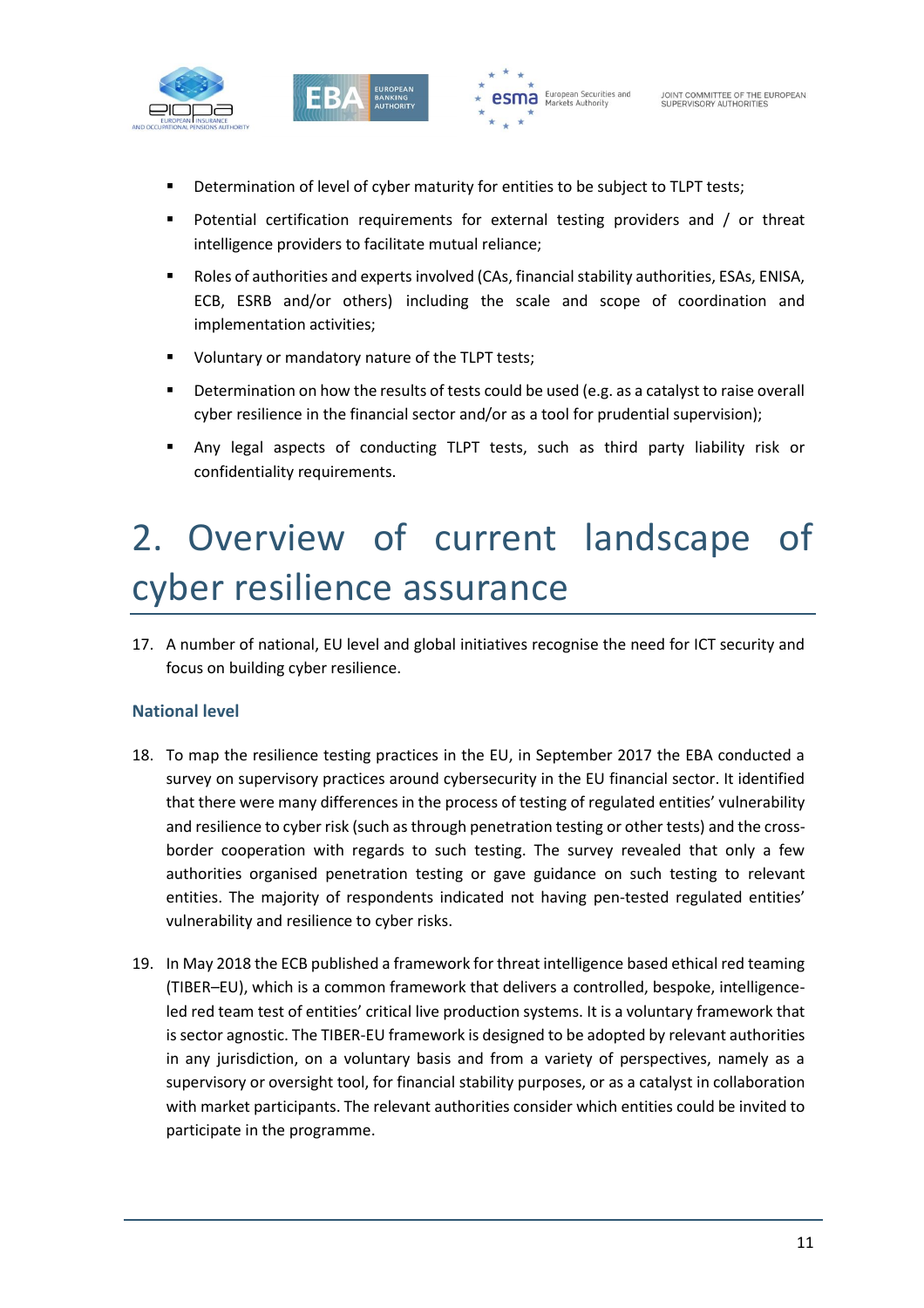





20. The examples of national cyber resilience testing frameworks include CBEST<sup>14</sup> in the UK, and TIBER-NL<sup>15</sup> in the Netherlands (a TIBER-EU implementation). TIBER-NL (2016) has formed the basis for the development of the said TIBER-EU framework and has further developed the previously existing CBEST framework dating 2014. Currently in the EU the TIBER-EU framework is (in the process of) being implemented in the Netherlands, Denmark<sup>16</sup>, Belgium $^{17}$ , Ireland and the ECB Eurosystem (in its oversight capacity). Other jurisdictions are expected to follow soon.

#### **Box. A. What is the TIBER-EU framework?**

TIBER-EU, which stands for Threat Intelligence-based Ethical Red Teaming, is the first EUwide framework for controlled and bespoke red team tests against cyber-attacks that can be used by any national or supranational jurisdiction to have their most systemic entities tested.

The TIBER-EU framework facilitates a harmonised European approach towards intelligencebased tests that mimic the tactics, techniques and procedures of real attackers who can be a genuine threat by using threat intelligence. TIBER-EU based tests are tailor made to simulate a cyber-attack on an entity's live critical functions and underlying systems, such as its people, processes and technologies. This will provide the tested entity with insight into its strengths and weaknesses and will enable the entity to learn and evolve to a higher level of cyber maturity. It is not a pass or fail test.

The TIBER-EU framework has been designed for (supra)national authorities and entities that form the core financial infrastructure, including entities with cross-border activities which fall within the regulatory remit of several authorities. The framework can be used for any type of financial sector entity, as well as entities in other vital sectors. By using optional and mandatory requirements the framework can be adapted to the specific jurisdiction while still being in line with the TIBER-EU Framework that facilitates mutual recognition which lowers the burden on both authorities and entities.

TIBER-EU was jointly developed by the ECB and ESCB national central banks, approved by the ECB's Governing Council and published in May 2018. It takes into account the lessons learned from earlier frameworks like the UK's CBEST and TIBER-NL.

21. One practical implementation of the TIBER-EU framework, a TIBER-NL, demonstrates the interplay between the financial stability authority and the supervisory authority.

#### **Box B. TIBER-NL – a framework set up from a financial stability perspective**

TIBER-NL is set up from a financial stability perspective and ran by the central bank (catalyst role). The participants participate on a voluntary basis and the supervisor/overseer is involved in validating the TIBER scoping document (showing the flag systems and compromise actions), and is informed after the test has ended and the remediation plan has been written. A summary of the report is shared while the full report can only be reviewed on the relevant entities' premises. The TIBER-NL Team at the central bank is ring-

1

<sup>14</sup> https://www.bankofengland.co.uk/financial-stability/financial-sector-continuity

<sup>15</sup> <https://www.dnb.nl/en/news/news-and-archive/nieuws-2017/dnb365801.jsp>

<sup>16</sup> <http://www.nationalbanken.dk/en/financialstability/Operational/Pages/TIBER-DK-and-implementation-guide.aspx>

<sup>17</sup> <https://www.nbb.be/en/payments-and-securities/tiber-be-framework>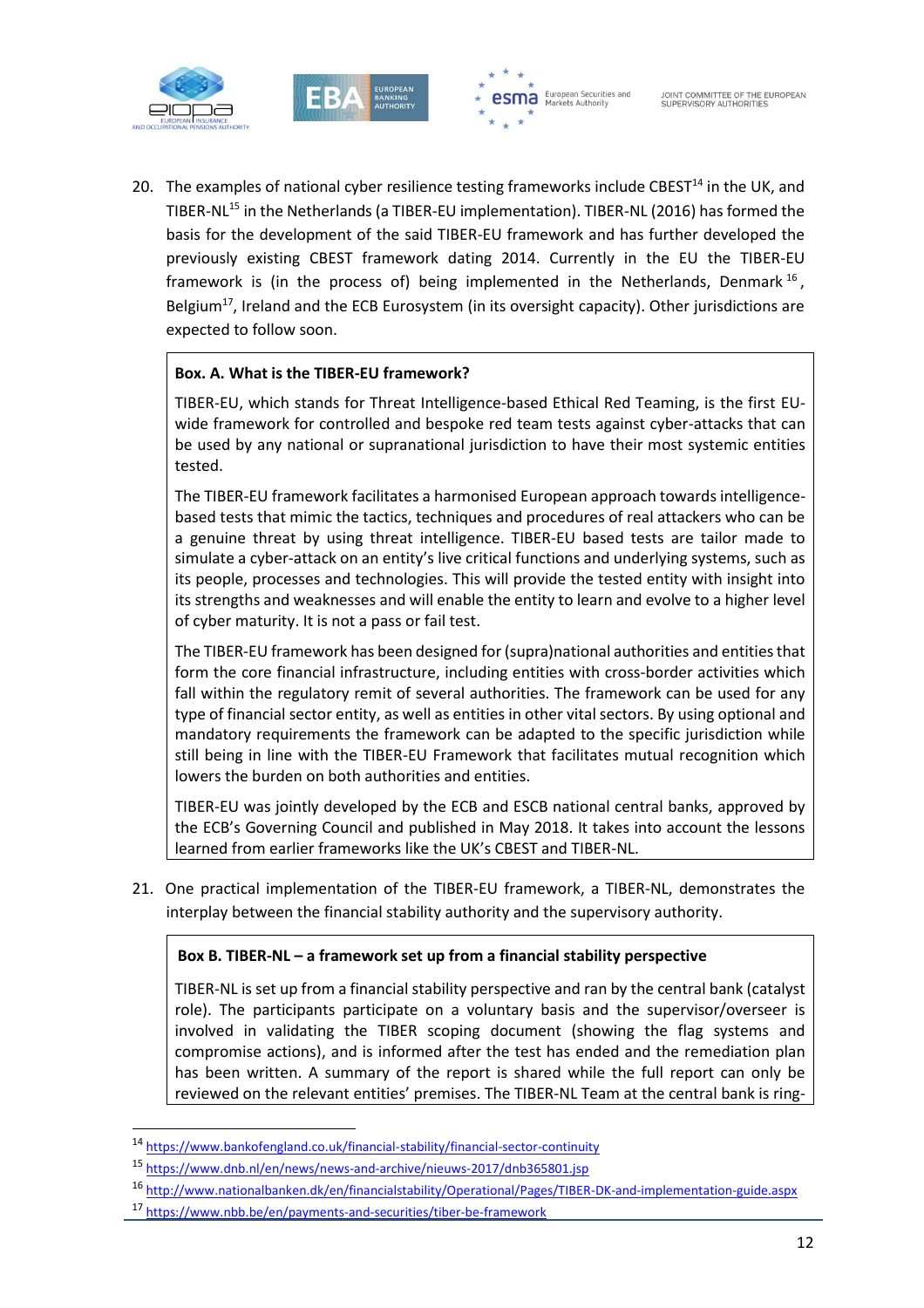





fenced from the colleagues from oversight and supervision and the planning of the tests is only known in the TIBER team. Importantly, as a feedback loop generalised learnings from the tests may be incorporated in the existing compliance controls. Spear phishing for example is a widely successful attack method. Having a discussion regarding taken and planned mitigating measures and how these are tested may prove helpful. Subject oriented discussions like this will form a starting point how a relevant entity should implements its security measures effectively and how risk based compliance controls can be better formulated.

The role of supervisor and oversight colleagues is hard to overstate. The TIBER team of the central bank only helps the relevant entity deliver a controlled test that the relevant entity learns from. Whether the actual learning takes place is to be monitored by the supervisory side of the central bank as the TIBER teams role stops after finishing the test.

#### **EU level**

- 22. On 6 July 2016, in the aim of dealing with Member States shared issue of cybercrime, the European Union adopted the Network and Information Security (NIS) Directive (Directive 2016/1148/EU). It establishes specific measures for the implementation of a common high level of security of network and information systems across the Union. It also establishes a mechanism to support and facilitate strategic cooperation and the exchange of best practices with a view to achieving a high common level of security of network and information systems in the EU. This is the first initiative taken to face the challenges of cyber security, thus revolutionising the European resilience and cooperation system. However, the NIS directive is not fully harmonised, is subject to national implementation and only applies to designated operators of essential services. The NIS Directive covers cyber resilience at three levels:
	- *at institution level*, the NIS Directive introduces requirements for security measures and reporting of incidents of significant impact;
	- *at a national level* the NIS Directive foresees national cybersecurity strategies and the establishment of national competent authorities and CSIRTs for all sectors (including the financial sector: credit institutions, central counterparties and trading venues, etc.); and
	- *at an EU level* the NIS Directive introduces the Cooperation Group and the CSIRTs Network to facilitate collaboration and information exchange between the Member States.
- 23. At EU level, the EBA published *Guidelines on ICT Risk Assessment under the SREP* (EBA GL 2017/05) in 2017, which complement the *EBA Guidelines on SREP and stress-testing* (EBA GL 2018/03). They promote common procedures and methodologies for competent authorities to assess an relevant entity's ICT risk, bringing to the fore the need for supervisors to have a specific understanding of ICT risk. Furthermore, in December 2018, in response to the European Commission's *FinTech Action Plan* request, the EBA published draft *Guidelines on ICT and security risk management* (EBA CP 2018/15*)* <sup>18</sup>. The guidelines are addressed to all relevant entities and provide guidance regarding measures to mitigate ICT risks, including security risks that the relevant entities are exposed to. They elaborate on an important part

1

<sup>&</sup>lt;sup>18</sup> To be finalised in Q3 2019.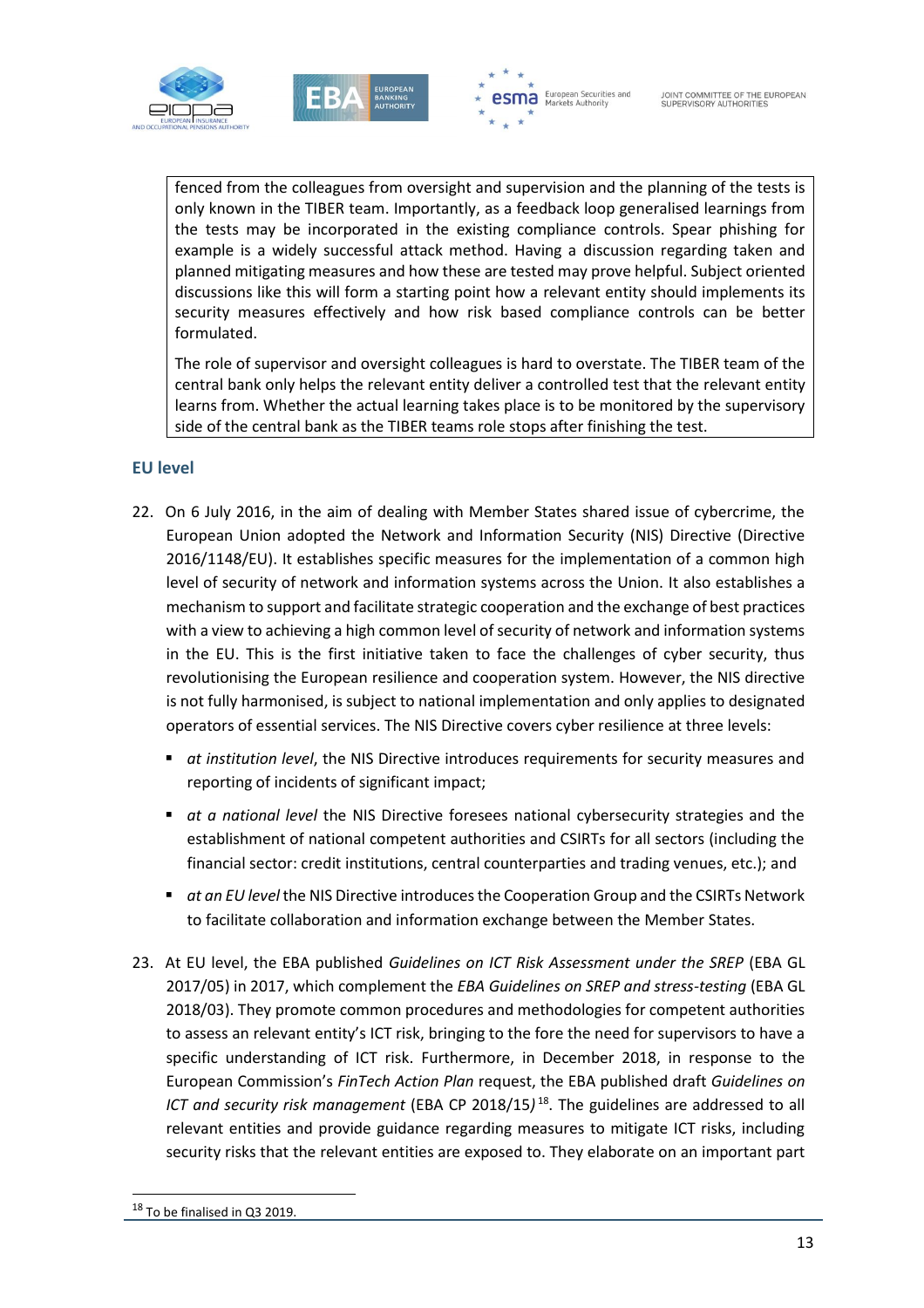



of ICT risk mitigation – Information security, and require the establishment of strong security measures, the testing of these measures and awareness and training within the organisation and with relevant third parties.

24. Finally, in October 2018 the European Council called for measures to build strong cybersecurity in the European Union as part of the Reform of cybersecurity in Europe<sup>19</sup>. The European Commission and the High Representative proposed to reinforce the EU's resilience, deterrence and response<sup>20</sup> by proposing a series of measures such as reinforcing the European Union Cybersecurity Agency built on the Agency for Network and Information Security (ENISA) and the creation of an EU-wide cybersecurity certification scheme that will increase the cybersecurity of products and services in the digital world. Moreover, the Commission is working on a new Directive on the combatting of fraud and counterfeiting of non-cash means of payment to provide for a more efficient criminal law response to cybercrime.

#### **International level**

f

- 25. At international level, in 2017, the FSB conducted a stocktake on cybersecurity regulatory and supervisory practices that highlighted that two thirds of reported regulatory schemes took a targeted approach to cybersecurity and/or information technology risk and that most regulatory schemes covered some element of testing.
- 26. In June 2018, IAIS (International Association of Insurance Supervisors) has published draft '*Application Paper on Supervision of Insurer Cybersecurity'*<sup>21</sup> .
- 27. In October 2018, the G7 Cyber expert group published its *Fundamental Elements on Threat*  led penetration testing<sup>22</sup> setting out the main components for such a testing framework.
- 28. In December 2018, the Basel Committee on Banking Supervision published the report '*Cyber*resilience: Range of practices<sup>'23</sup>. It identifies, describes and compares the range of observed bank, regulatory and supervisory cyber-resilience practices across jurisdictions.

<sup>&</sup>lt;sup>19</sup> European Council of the European Union, Reform of cybersecurity in Europe, <https://www.consilium.europa.eu/en/policies/cyber-security/>

<sup>20</sup> European Commission, *Cybersecurity Factsheet*, <https://www.consilium.europa.eu/media/21480/cybersecurityfactsheet.pdf>

<sup>21</sup> IAIS, June 2018, Ap*plication Paper on Supervision of Insurer Cybersecurity,*  [https://www.iaisweb.org/page/consultations/closed-consultations/2018/application-paper-on-cyber](https://www.iaisweb.org/page/consultations/closed-consultations/2018/application-paper-on-cyber-security/file/75304/draft-application-paper-on-supervision-of-insurer-cybersecurity)[security//file/75304/draft-application-paper-on-supervision-of-insurer-cybersecurity](https://www.iaisweb.org/page/consultations/closed-consultations/2018/application-paper-on-cyber-security/file/75304/draft-application-paper-on-supervision-of-insurer-cybersecurity)

<sup>&</sup>lt;sup>22</sup> G7 Fundamental Elements on Threat Led penetration testing: [https://www.fin.gc.ca/activty/G7/pdf/G7-penetration](https://www.fin.gc.ca/activty/G7/pdf/G7-penetration-testing-tests-penetration-eng.pdf)[testing-tests-penetration-eng.pdf](https://www.fin.gc.ca/activty/G7/pdf/G7-penetration-testing-tests-penetration-eng.pdf)

<sup>23</sup> BCBS, December 2018, *Cyber Resilience: Range of practices*[, https://www.bis.org/bcbs/publ/d454.pdf](https://www.bis.org/bcbs/publ/d454.pdf)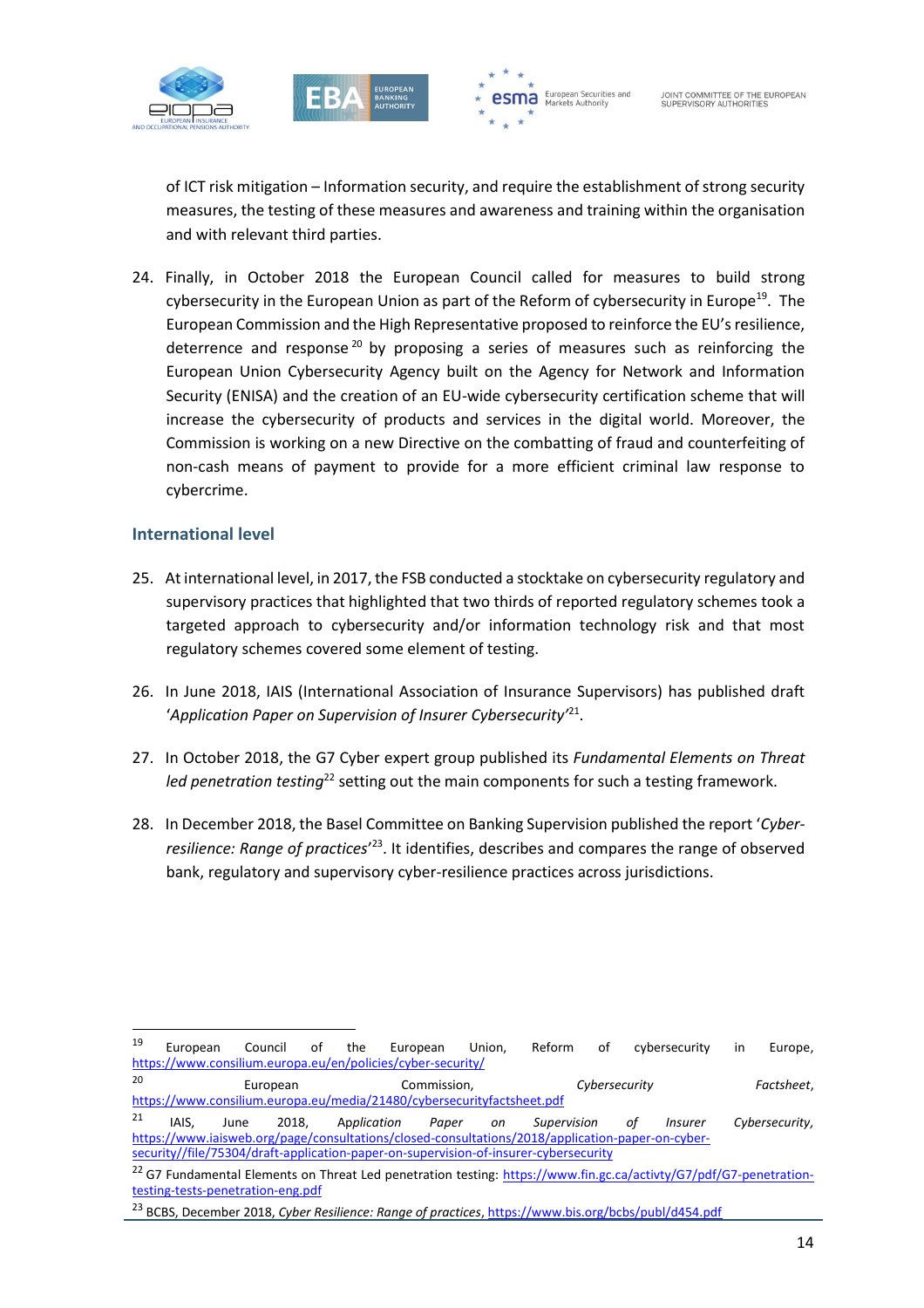



# 3. Benefits, risks and costs of using a coherent cyber resilience testing framework

- 29. This section provides an analysis based on available evidence on potential benefits, risks and costs of a coherent cyber resilience testing framework for significant market participants in the EU. The analysis focuses on the comparison of establishing a coherent cyber resilience testing framework for significant market participants in the EU versus of an alternative option where no harmonisation in cyber resilience testing is achieved across the EU.
- 30. Although the implementation and actual conduct of threat-led penetration tests have pros and cons on their own, the joint ESAs Advice goes beyond these and instead examines the case for a coherent framework in the EU.
- 31. The analysis that follows is based on experience of authorities conducting such programmes at national level, and aggregated feedback received from relevant entities being subject to such programmes. The development of this advice benefited from the liaison with the European Banking Federation (EBF) and the Association for Financial Markets in Europe (AFME) to obtain high-level industry views.

### 3.1 Expected benefits

- 32. Main expected benefits of a coherent threat-led penetration testing framework within the EU for significant market participants can be summarised as follows:
	- i. **A coherent threat-led penetration framework may lead to tests that will raise the awareness of cyber security related issues to the Board level, leading to an overall increase of cyber resilience of the financial sector at EU level**. A properly designed test that targets or identifies unknown weaknesses may make those vulnerabilities specific to each particular relevant entity and contribute to its preparedness. In addition, a coherent TLPT framework may unveil common weaknesses with potential systemic impact between the EU jurisdictions.
	- ii. **A coherent threat-led penetration framework may contribute to a closer cooperation and coordination of information and knowledge sharing across the EU financial sector.** Given the systemic nature of the cyber risk and the interconnectedness of EU relevant entities, the development of a coherent testing framework may be valuable in enhancing the sharing of resources, threat information, high level results and experiences between CAs, threat intelligence and penetration testing providers, and authorities involved in the coordination of the exercises and analysing the shared information. One of the main benefits of conducting TLPT tests is bringing all stakeholders together and collaborating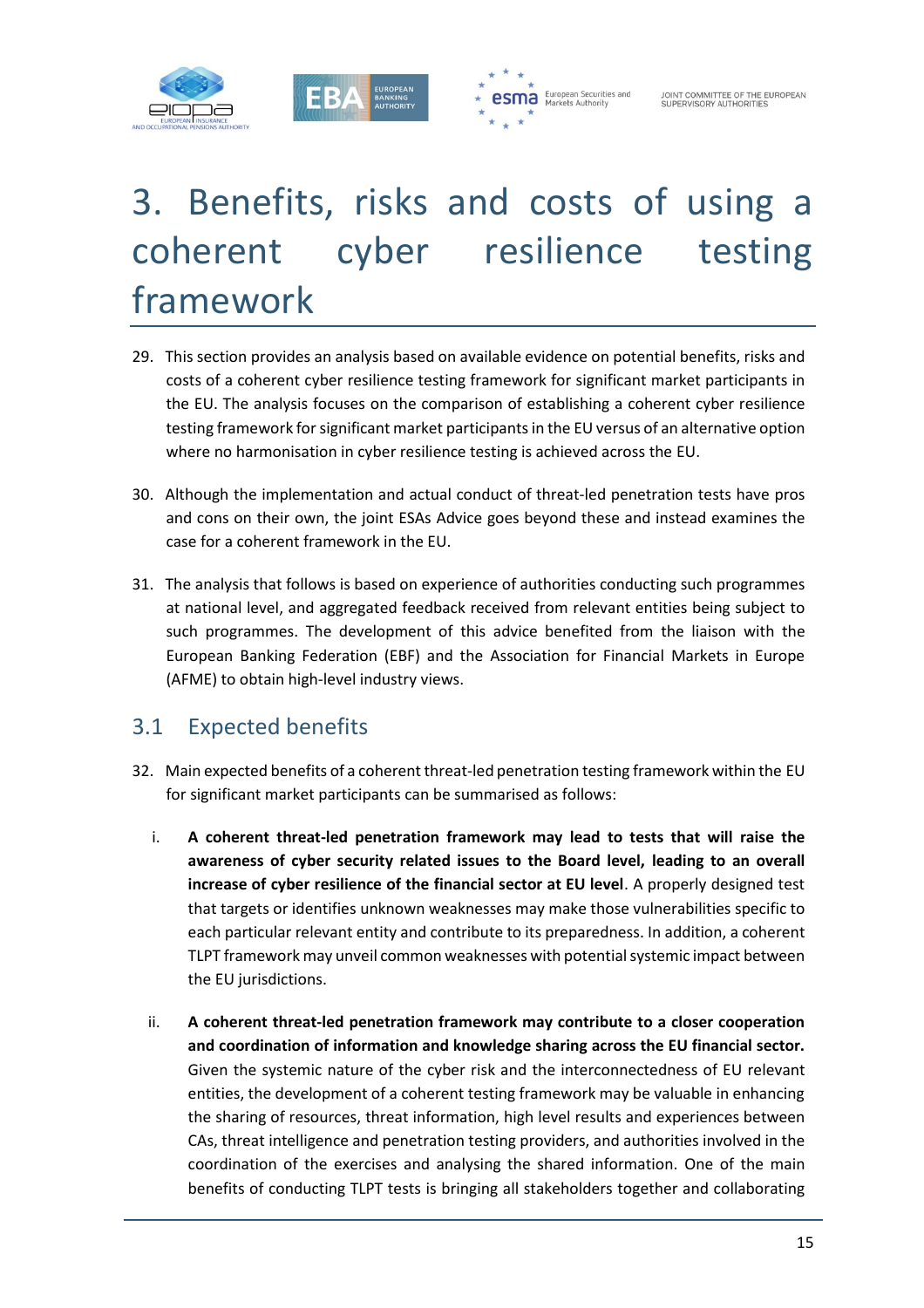

1





in building the cyber resilience, instead of simply pointing to the shortcomings identified during the tests.

- iii. **A coherent framework could facilitate knowledge exchange at the EU level to gather and analyse high level findings of tests performed at all levels, even those performed by the relevant entities themselves without an authority's involvement**<sup>24</sup> . Cyber security should not be treated as a competitive advantage, but rather a baseline that is proportionate to the needs of different relevant entities. To facilitate this, aggregate level information on key lessons learned how to conduct TLPT tests, generic findings on key vulnerability trends identified, common remediation measures, and best practices could be exchanged among the stakeholders. The exact technical details and detailed technical descriptions of vulnerabilities would not be shared. The findings and the detailed technical reports should remain only at the relevant entities. There should not be a single database with all the vulnerabilities identified. However, the relevant entities could further benefit from an involvement in private sector information sharing and cooperation initiatives, to exchange relevant information on a timely basis.
- iv. **A coherent threat-led penetration framework may promote the mutual recognition of cyber-resilience tests.** Taking into consideration that several EU countries are currently working on the implementation of cyber-resilience testing frameworks(many of those are national implementations of the TIBER-EU framework already allowing mutual recognition), the use of frameworks built on a common set of rules for cyber-resilience testing should promote the mutual acceptance of different tests across the EU and help to avoid the duplication of test and reduce costs and efforts for both relevant entities and authorities. This would facilitate cross-border supervisory or oversight equivalence discussions allowing authorities to rely on each other's assessments, leading to greater supervisory convergence.
- v. **Reduced risk of duplicative or overlapping tests could save costs of any potentially unnecessary tests**. A reduced risk of multiple overlapping threat-led penetration tests would reduce the administrative and financial burden for significant market participants subject to TLPT tests. Besides the cost-efficiency, a coherent framework recognised by all EU authorities could avoid unnecessary duplication of testing efforts (by relevant entities and/or supervisors) and the risk that multiple local practices that would be otherwise used do not live up to a best practice.
- vi. **A coherent TLPT framework should enable cross-sectoral convergence.** A common cyber-resilience testing framework for significant market participants may provide regulated entities, CAs and ESAs with organisational efficiencies to transfer the knowledge between all three ESAs sectors, and create the protocol for cross-authority cross-border collaboration. In particular, a coherent cyber resilience-testing framework may benefit the competent authorities when supervising relevant entities that belong to various sectors of financial services, by leveraging experts' knowledge of uniform methodology

<sup>&</sup>lt;sup>24</sup> 'Cooperation Group' as defined in Article 11 of NIS Directive (Directive 2016/1148) can be used as an example.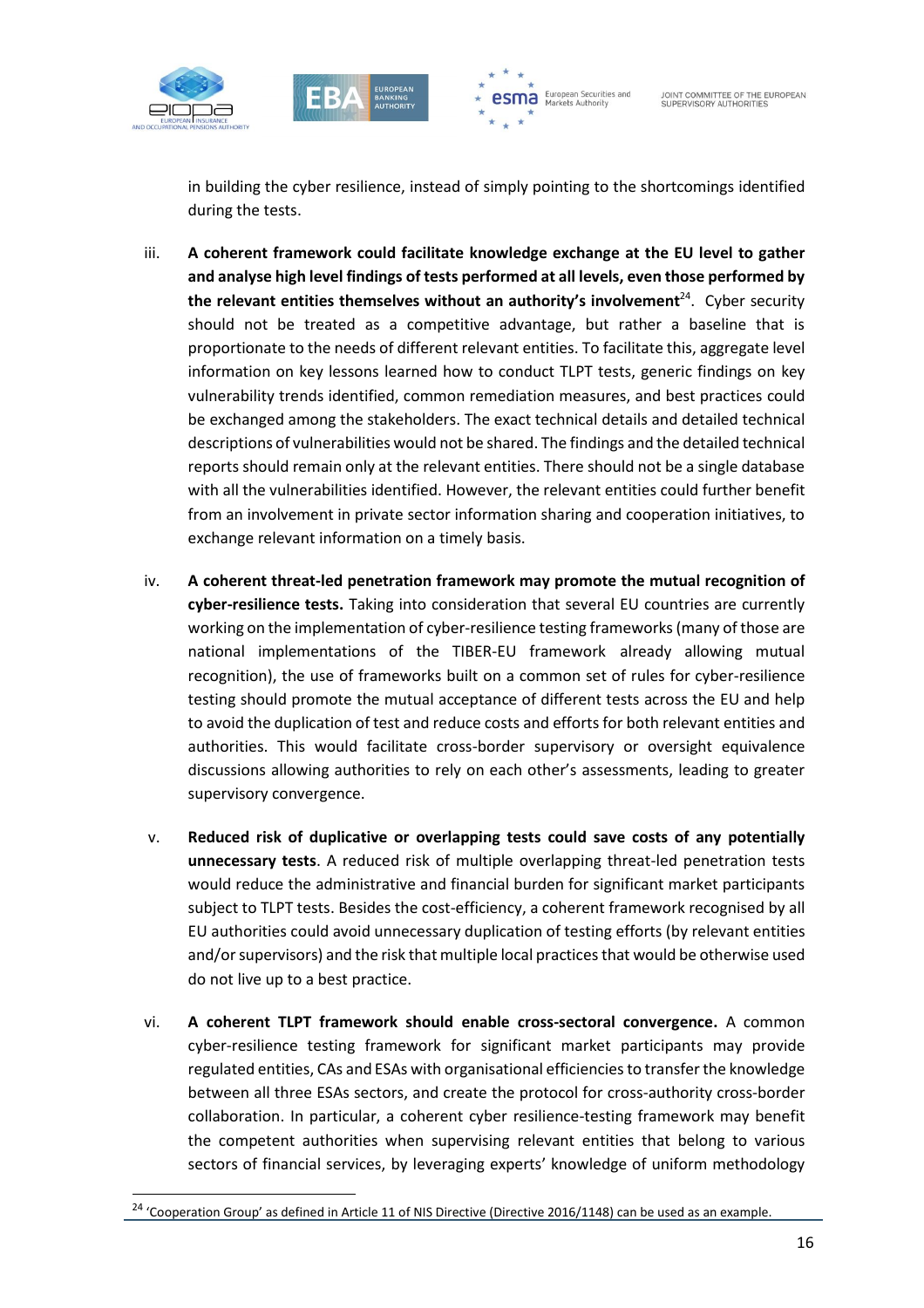





across different sectors of financial services.

- vii. **A coherent EU-wide TLPT framework would facilitate the creation of a single market for external threat intelligence and test providers.** The application of a coherent framework, including a coherent requirement for tests and external test providers (e.g. in form of minimum quality requirements or certification regime) across all EU member states would help to establish a larger pool of capable external test providers, increasing the quality and reducing the price of the TLPT tests.
- viii. **Overall, in the long term, a coherent framework would be beneficial to the awareness and preparedness of significant market participants and infrastructures to cyber related risk, leading to an overall increase of cyber resilience of the financial sector at EU level.**  Reduced financial stability risks would enable better consumer protection and maintaining trust in the financial sector to provide essential services to businesses and retail customers.

#### **Box C. Lessons learned from the TIBER-NL exercise**

TIBER-NL is a threat led operational resilience testing program and aims to test the capability of actual advanced attackers by mimicking their attack methods. People, processes, facilities and systems are being included in the test on the live key production systems as well as third parties.

The added value of these tests as experienced by the (approximately 30) Dutch financial institutions (FIs) undergoing the test is most easily expressed in their voluntary financing of a third of the costs of the central team running the program at the national central bank (DNB) and their agreement (mid 2018) to extent the TIBER-NL program for another 3 year period. They help by financing the senior test managers and collectively buy sector specific intelligence.

FIs emphasise that the main added value lies in: i) the **trusted community** the TIBER-NL tests forms, ii) the governmental intelligence agencies **validating** the sector intelligence, iii) the many **learnings** the test offers the tested FI, iv) the sharing of **best practices** resulting from the tests, v) the collective capability to identify and **improve concentration** risks, vi) the costs that are being avoided by having their test results **recognised in multiple jurisdictions**, vii) the **collectively** buying of threat intelligence and viii) the **professional advice** given by experienced colleagues from other FIs in the trusted community. A further benefit is the board level attention the TIBER-NL tests result in, more so than internal tests.

Criticism has been expressed as well. Due to applicable strict requirements (e.g. background checks, references, experience) the highest-end security testing market is small. Notwithstanding the strict requirements, the maturity level of testing that the threat intelligence and red team providers deliver varies. It is highly dependent on personal skills of the team engaged. Testing under the TIBER-NL scheme is time and resource intensive and should not be done more than once every 2-3 years.

### 3.2 Potential risks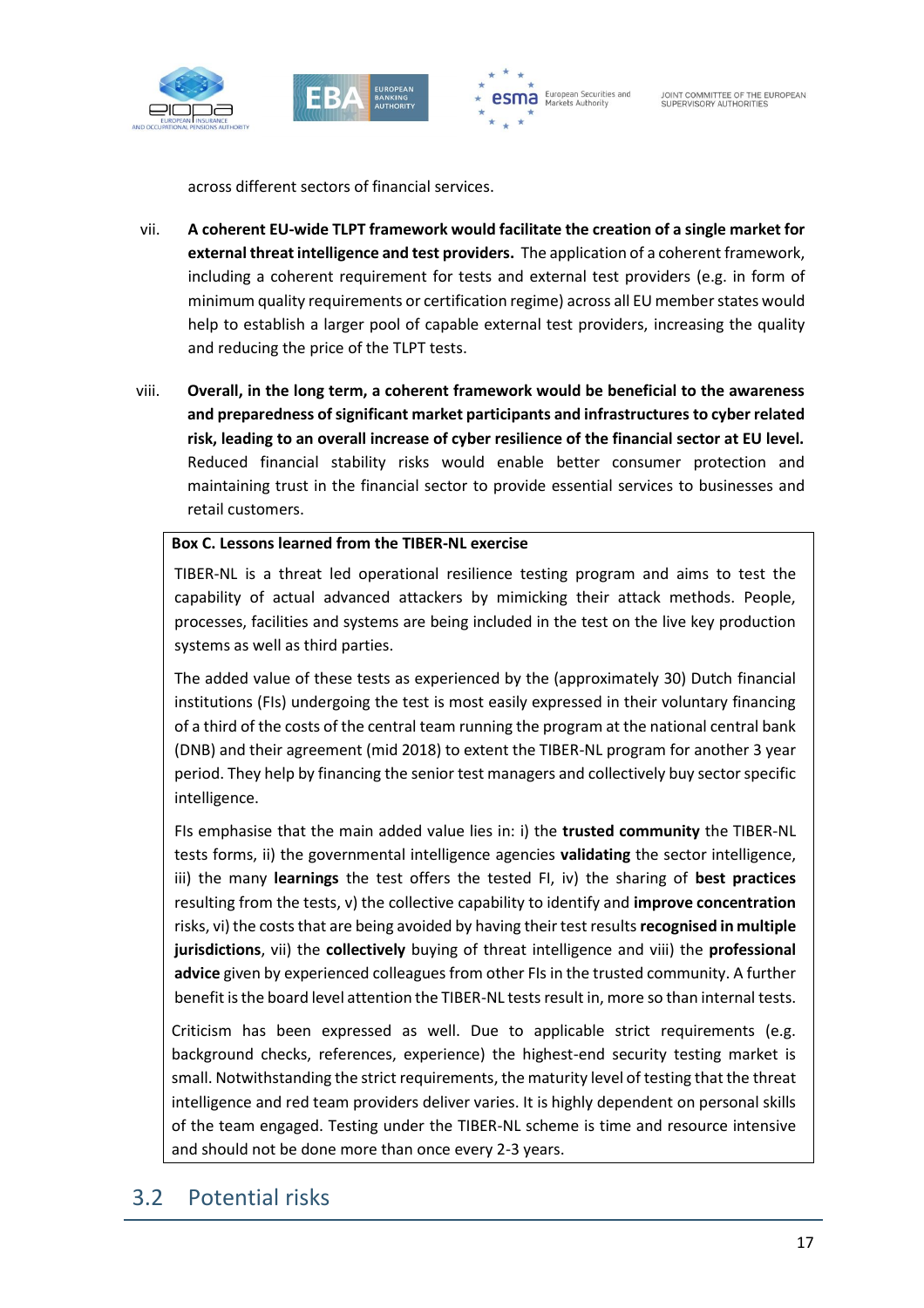



- 33. A lack of a coherently implemented cyber resilience testing framework for significant market participants and infrastructures risks creating a fragmented approach in the EU to test cyber resilience of relevant entities. This would undermine the main purpose of a single rulebook and the convergence of supervisory and regulatory approaches for cross-border relevant entities. In addition, possible duplication of TLPT exercises could significantly increase the financial and regulatory compliance burden for the affected relevant entities.
- 34. The ESAs therefore consider that the implementation of a coherent cyber resilience testing framework needs to be carefully designed, in order to avoid any possible negative implications, for example:
	- **Degree of flexibility** in a coherent framework there will be a need to tailor the tests to a particular relevant entity and adjust them the specific local market conditions. The approach does not have to be identical in different situations, but it has to be consistent. Jurisdictions should be able to adopt a framework, with degrees of flexibility on implementation within known and accepted parameters.
	- **Adherence to cyber maturity level** a coherent cyber resilience-testing framework should not disregard the different maturity in cyber security within and across various financial sectors across three ESAs.
	- **Requirements for threat intelligence and test providers** the granularity of a coherent cyber resilience-testing framework must be carefully set: on the one hand, it is not desirable to remove service providers from the market who do possess the technical expertise, but might not be able to meet requirements if they are too restrictive; a too lenient framework might, on the other hand, defeats its own purpose. The risk of concentration of expertise within few companies, able to perform penetration testing in line with the framework, should be assessed and managed.
	- **Level of involvement of public authorities** finally, it is important to determine the level of involvement of the different authorities, as a coherent cyber resilience testing framework could pose an additional challenge to them in terms of number of staff resources and the skillset required.
- 35. Moreover, a coherent cyber resilience testing framework would entail a number of TLPT tests being conducted on identified significant relevant entities. Although these tests aim to increase cyber resilience and are designed with a number of safeguards in place to ensure safe execution, there are certain risks associated with conducting a TLPT for cyber resilience purposes. These would also be relevant if a non-coherent framework is being used. Some of the risks are outlined below:
	- i. **It should be understood that a coherent threat-led penetration framework does not address all cyber resilience challenges and that it needs to be applied together with other tools.** A coherent cyber-resilience framework will not cover all vulnerabilities and will not achieve comparability across the financial sector. However, TLPT should contribute to building cyber resilience. Relevant entities are very different in their underlying technologies, services offered, and operating models, therefore the different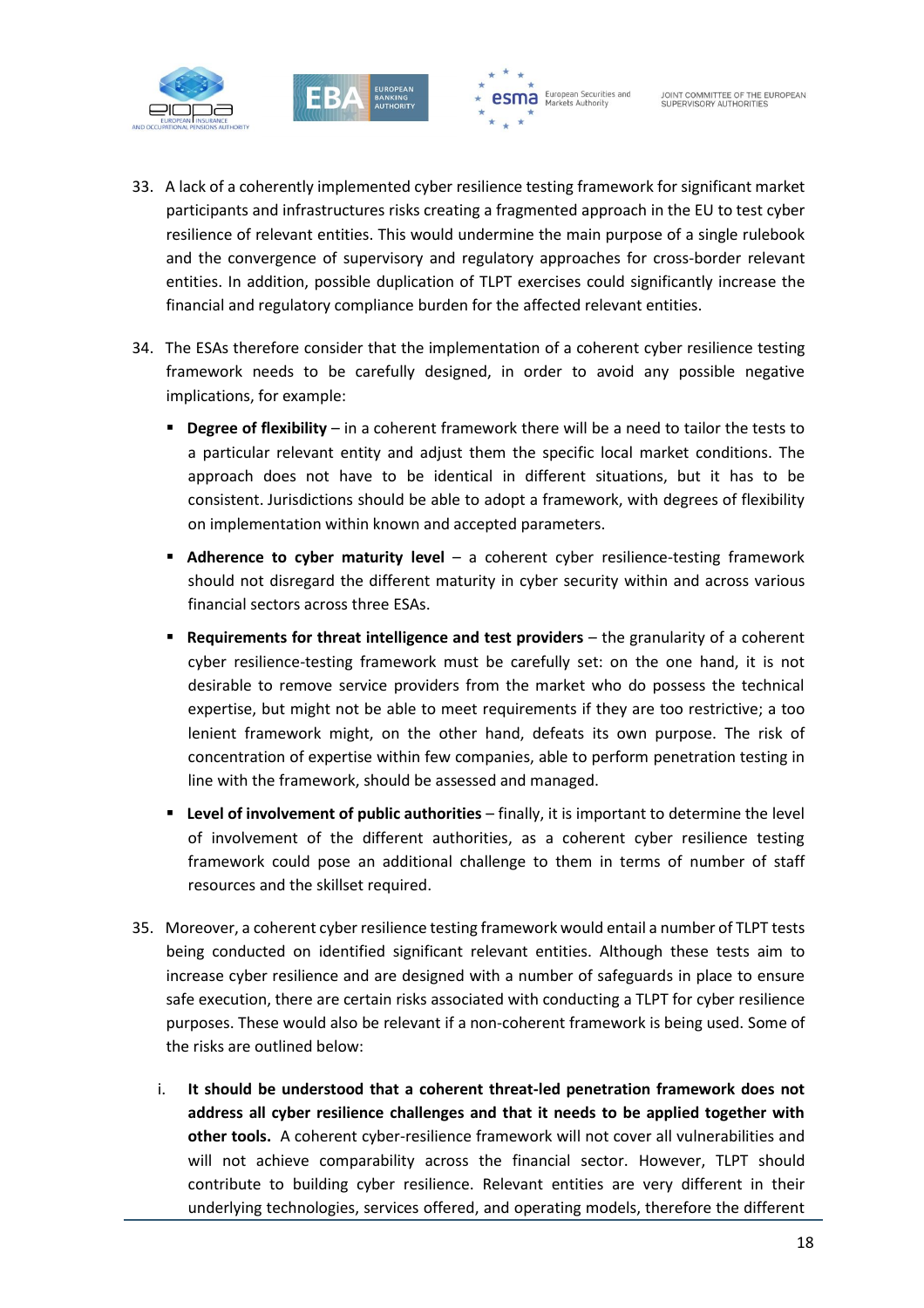



scopes of the tests could make comparability across the tests difficult to achieve. In addition, the heterogeneous level of expertise within relevant entities and CAs could hinder the implementation of a coherent framework or may result in different implementations.

- ii. **A TLPT test reflects weaknesses in only one point in time.** Because of the rapidly evolving nature of ICT, it is possible that there might be an attack vector that was not covered during the test because it was unknown. As a result, it can only be concluded that an entity was secure at this specific point in time.
- iii. **A coherent threat-led penetration framework may result in a potential information leak about serious vulnerabilities in relevant entities.** Following the sharing of high level test results, an increased amount of stakeholders will increase awareness of the general vulnerabilities of relevant entities that participated in the tests. To limit this risk, sensitive relevant entity-specific information will not be shared. Reports with the detailed technical description of the vulnerabilities should remain in the relevant entities.
- iv. **A coherent threat-led penetration framework may reveal a potential shortage in skilled resources able to perform cyber-resilience tests.** If a significant number of relevant entities in Europe are requested to test themselves simultaneously, it may happen that there are not enough sufficient skilled and reliable testing providers available to perform the cyber-resilience tests. In addition, a lack of sufficient competencies may be identified in public authorities (such as supervisors and coordinating EU authorities), where reliance on the use of external specialised resources could bring confidentiality concerns.
- v. **A TLPT test performed on live production systems could cause system outages.** The framework needs to ensure strict procurement guidelines for test providers, ensure that there is enough internal knowledge of the systems that are being tested, and there is a continuous involvement of the team with knowledge of these type of tests that could signal to stop if there is too much risk taken.

## 3.3 Costs of using a threat-led penetration testing framework (early evidence)

- 36. At this stage, the costs of implementing of a coherent cyber resilience testing framework for significant market participants and infrastructures in the EU can only be approximated, as actual implementation of a coherent framework requires a number of complex design choices that are out of perimeter of this joint ESAs Advice.
- 37. On the one hand, there will be one-off public sector costs to establish a governance mechanism for a coherent cyber resilience testing framework involving ESAs and other relevant authorities and experts (e.g. CAs, Financial Stability Authorities, ENISA, ECB, ESRB), and associated continuous expenses to support the maintenance and regular update of the framework, including the facilitation of knowledge exchange within the public authorities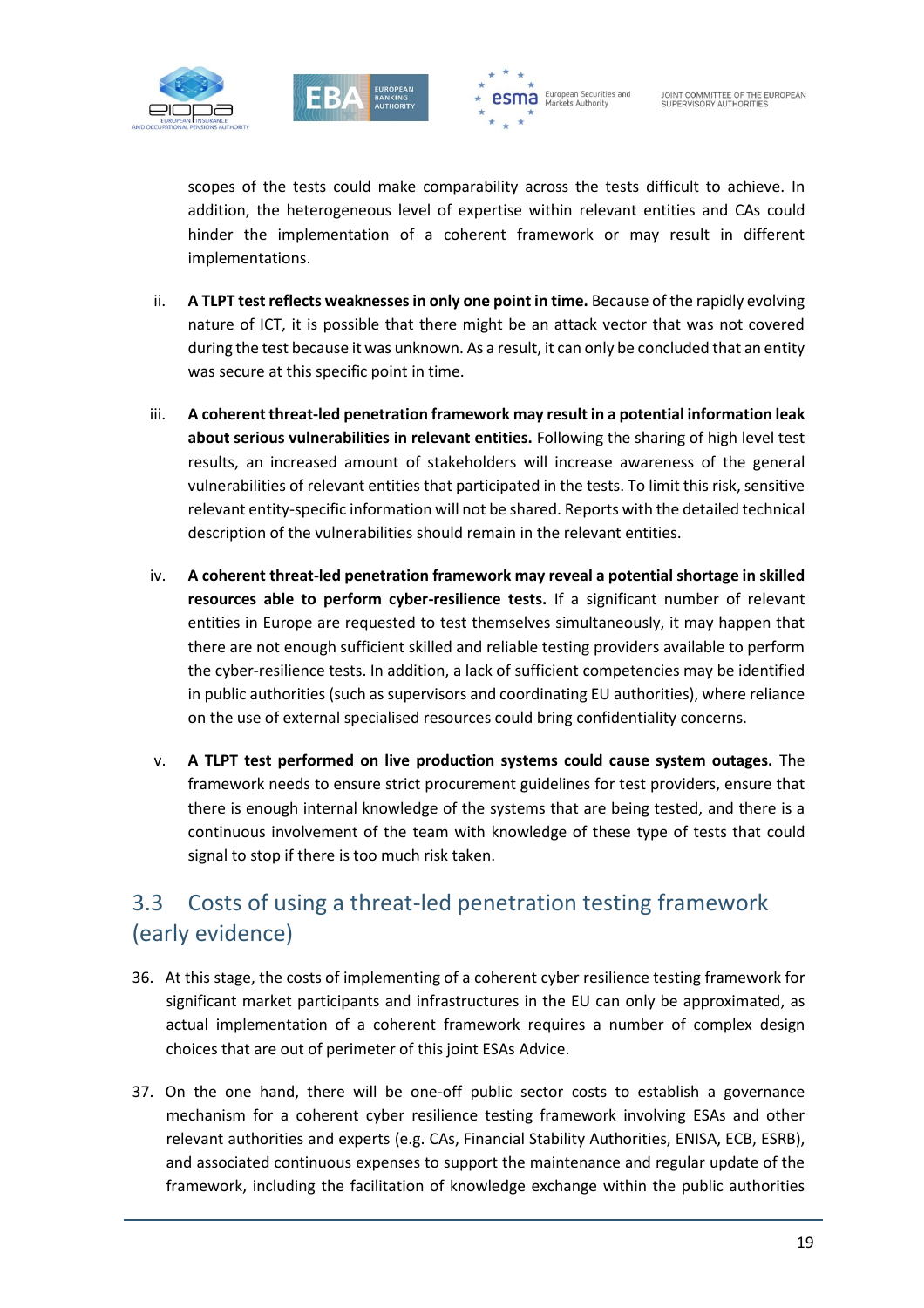





and providing feedback to private sector. On the other hand, significant private sector cost reduction is expected due to avoidance of otherwise overlapping requirement to conduct national tests.

- 38. The ESAs suggest that more detailed cost and benefit analysis is conducted in the next phase when specific implementation aspects of a coherent cyber resilience testing framework for significant market participants are considered.
- 39. The following section provides some early evidence from the TLPT tests conducted by a few relevant entitiesin the banking sector in a few EU Member States. Other parts of the financial sector can have different characteristics. The findings are based on a survey that the EBA conducted in January-February 2019 with selected credit institutions and banking federations on the early experiences of TLPT tests. In total, 10 responses were received, and so the results cannot be considered as being representative. However, they provide a valuable illustration of the potential magnitude of costs associated with the TLPT.

#### **For significant market participants and market infrastructures**

- 40. Cyber resilience testing is a complex exercise that require relevant entity's internal staff allocation and monetary expense to obtain threat intelligence and contract external test provider. The results of a non-representative sample of relevant entities (based on the responses from 10 respondents, 4 of which participated in TLPT testing) revealed that a lack of harmonised framework in the EU could lead to a number of additional potentially duplicated tests. Based on their organisational structure in two cases relevant entities could be subject to up to two TLPTs per year, and in one case they could be subject to three TLPTs per year. For relevant entities with a global presence outside the EU, additionally 1 to 3 TLPTs might be required. As result, the potential cost-efficiency might be significant.
- 41. In terms of internal ICT staff needs, evidence from seven responses received suggest that internal resources and costs associated with TLPT run by external providers are estimated at between 1 and 50 full time equivalents (FTEs) for each TLPT. The proportion of internal staff for such exercise in relation to the total ICT staff in the respective entities range between 0.1% and 5%. The overall costs of TLPT exercises in three cases, where it was possible to assess them separately (i.e. TLPT costs not being integrated in the security budget or considered to be a business test), were estimated in a range between 0.1% and 0.3% of the total ICT budget. However, actual resources associated with TLPT testing might be higher, if indirectly related staff involvement (e.g. staff from risk, legal, business lines, etc.) is taken into account.
- 42. The costs of hiring the external threat intelligence and test providers vary across individual relevant entities and different jurisdictions where the tests take place. Costs depend on the scope of the engagement, target objectives and established timeframe. Sector specific intelligence (generic intelligence) can be procured centrally. For example, in case of the TIBER-NL exercises, it was purchased by the national central bank and is provided to stakeholders via a dedicated platform. The risks involved with generic data sharing is limited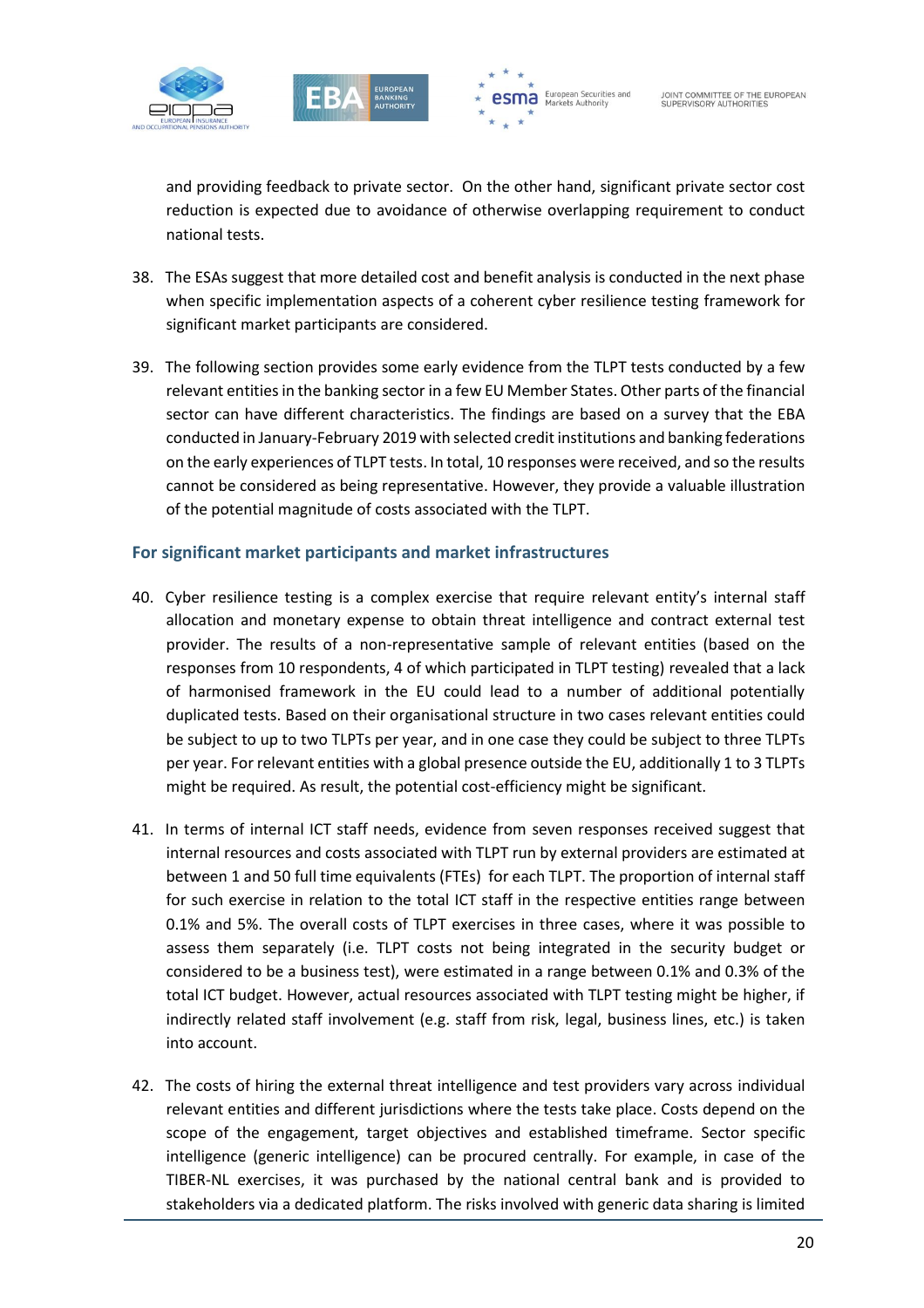





as the data stored on the platform will not contain relevant entity-specific data or live vulnerabilities.

#### **For involved public authorities**

43. Based on TIBER-NL experience, to facilitate setting up the program 1-2 FTEs are expected to be necessary. Further resources needed to run a test for a number of selected relevant entities are 3 FTEs, and additional program running cost are needed to cover, e.g. training, hiring, advice, and travel needs. The intelligence analysis (when done centrally) would require a minimum additional FTE. When closely collaborating with the sector cyber threat intelligence specialists efficiency can be achieved. In the Dutch experience 3 to 4 FTEs were needed for running a test base of 15 relevant entities (6 to 7 tests per year), and 8 to 9 FTEs for running tests for 30 relevant entities (12 to 15 tests per year). The latter is build up as follows: a manager, two senior test managers, two mid-level test managers (to work in pairs on each test), a program secretary, a policy maker and one or two employees responsible for threat intelligence.

### 3.4 Conclusions of ESAs analysis

- 44. The precise costs and especially benefits of a coherent cyber resilience testing framework are difficult to quantity as they depend on the scope and scale of the TLPT exercises and the envisaged roles of the stakeholders involved.
- 45. Nevertheless, the analysis conducted by ESAs on the basis of i) early evidence from TLPT tests conducted by relevant entities and ii) the feedback received from CAs suggests that the valueadded of a coherent cyber resilience testing framework in the EU would outweigh the cost associated with developing and running it. This holds especially if mutual reliance on tests results can be facilitated and ensured, and duplication and overlap of tests is avoided. Mutual recognition of tests would reduce the regulatory and financial burden for relevant entities that operate on a cross-border basis across the EU, while supported information sharing and mutual collaboration among the involved authorities would contribute to the enhancement of the overall cyber resilience within the EU. Building on the existing contacts within the trusted community would help relevant entities in an actual crisis situation.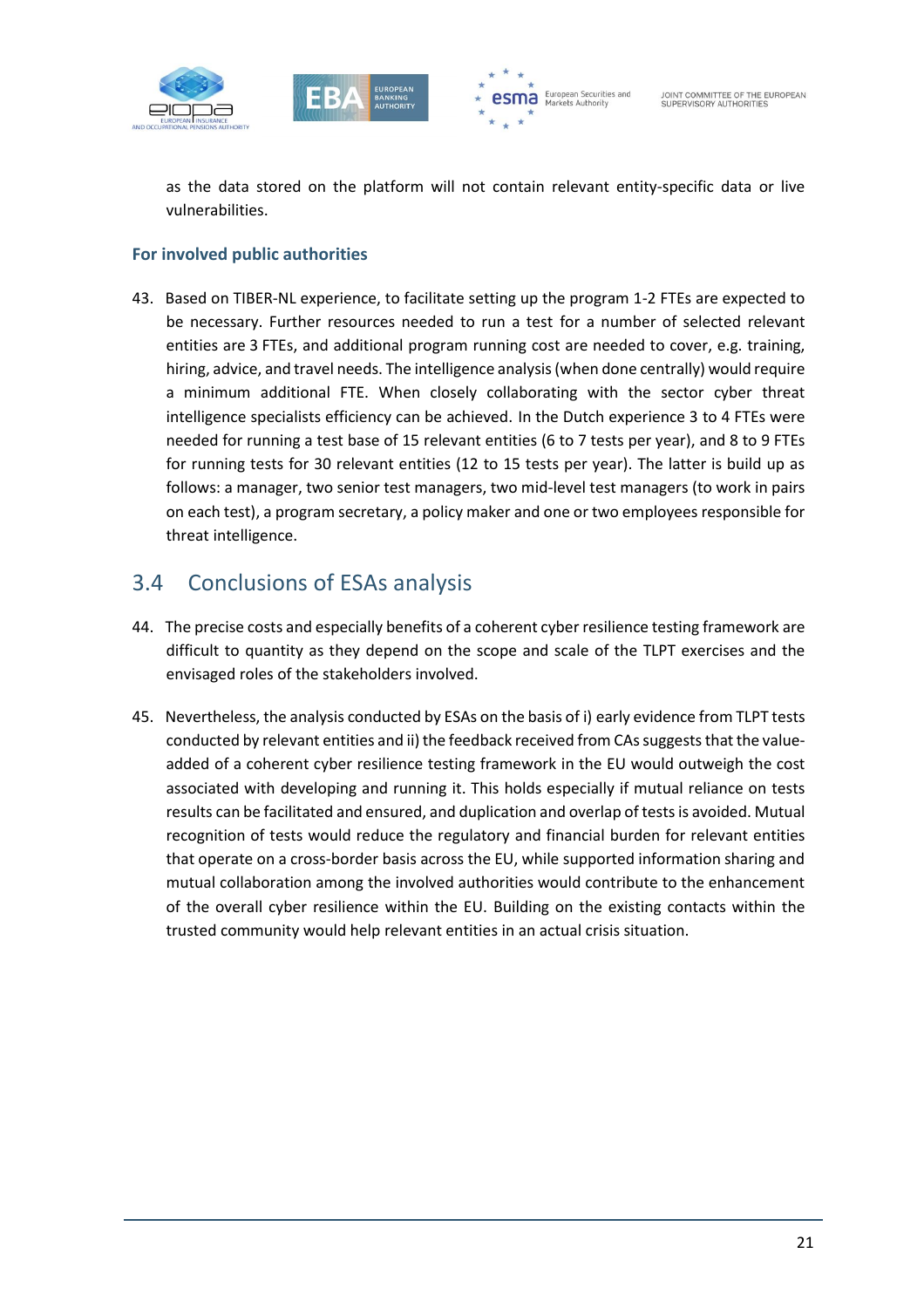



# 4. Conclusions

- 46. The ESAs believe that cooperation between the relevant stakeholders based on a coherent cyber resilience testing framework for significant market participants can support good and consistent risk management across the financial sector in relation to cyber security. This should in turn help promote effective and secure delivery of financial services across the EU while supporting consumer and market trust.
- 47. However, the details of the application of a coherent cyber resilience testing framework may vary both between and within sectors, depending on i) the cyber security maturity level of the market participants, ii) the systemic importance of the specific sectors, iii) criticality of the service provided by the market participants and infrastructures, and/or iv) national cybersecurity strategies for certain critical market participants and infrastructures.
- 48. The ESAs recognise that cyber resilience testing covers a wide variety of tools and actions, ranging from a basic level of security testing to threat intelligence led penetration testing (TLPT).
- 49. TLPT is one tool in a broader toolkit, which relevant entities should consider if they wish to achieve cyber-resilience. However, TLPT is insufficient alone to determine the complete cyber resilience stance of significant market participants and infrastructures within the EU financial sector.
- 50. The ESAs agree with the opinion expressed by the European Commission that '*Assessing cyber resilience of significant financial market players across the EU financial sector has the potential to efficiently and effectively identify vulnerabilities of the stability and integrity of the entire EU financial system*.' The ESAs see testing as a tool to assess the capability of a relevant entity to face actual threats, and agree that in case of significant relevant entities, a coherent TLPT framework is worthwhile. More so, because such a framework stimulates sharing of best practices and makes it possible to raise the sector cyber resilience and contribute to overall financial stability.
- 51. Following the analysis conducted, the ESAs, in principle, see the benefits of a coherent cyber resilience testing framework across the EU financial sector.
- 52. TLPT may be extended to relevant entities with mature cybersecurity in place, in particular to the selected significant relevant entities. Nevertheless, all relevant entities need to focus on strengthening the 'cyber fundamentals' and will benefit from testing their capabilities on these, e.g. as outlined in the draft EBA Guidelines on ICT and security risk management.
- 53. Due to differences across and within financial sectors in terms of cyber maturity, the ESAs believe it would be premature to pursue a specific cyber resilience testing framework at this stage. The ESAs consider that a multi-staged approach to building a coherent cyber resilience testing framework would be the most appropriate.